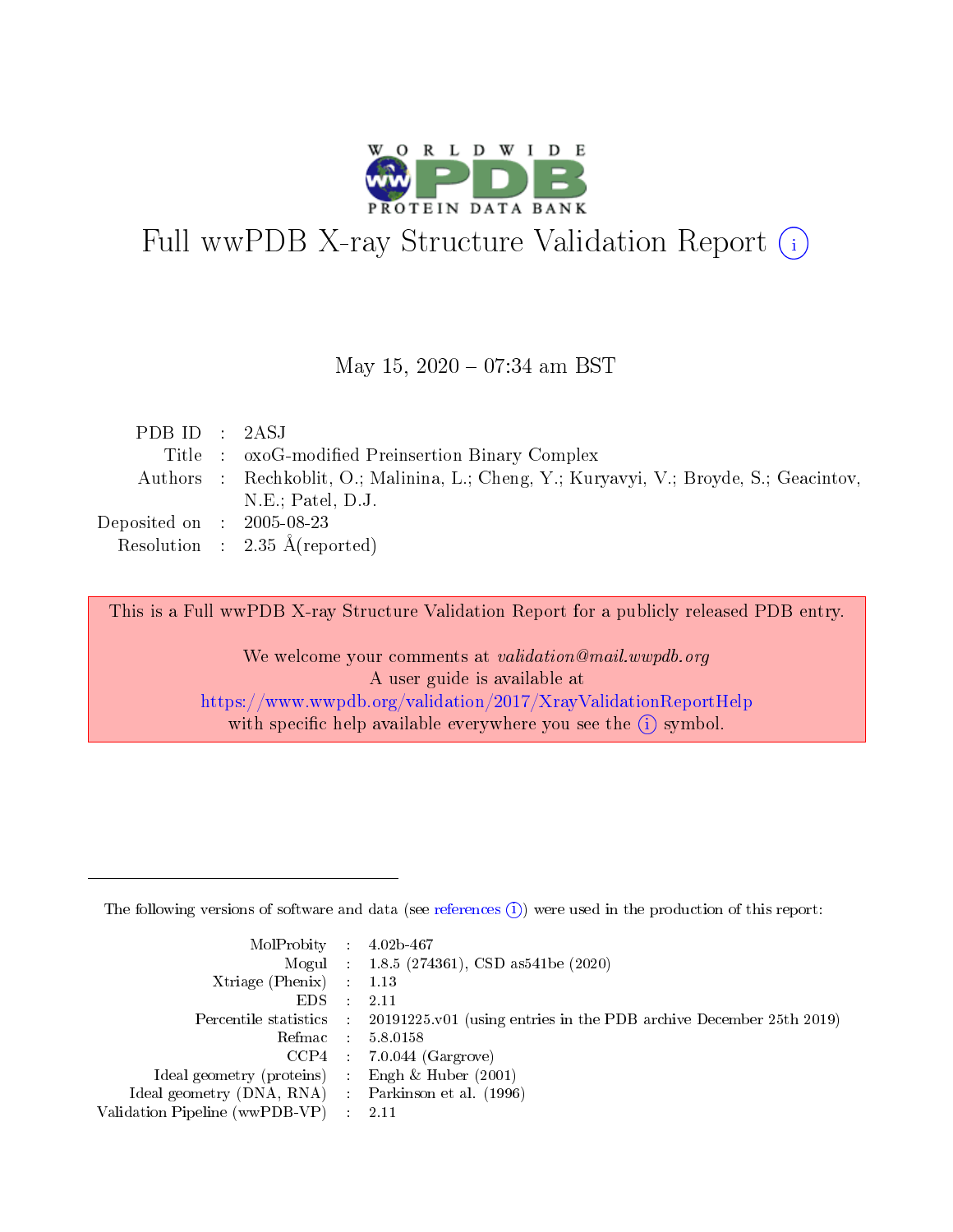## 1 [O](https://www.wwpdb.org/validation/2017/XrayValidationReportHelp#overall_quality)verall quality at a glance  $(i)$

The following experimental techniques were used to determine the structure: X-RAY DIFFRACTION

The reported resolution of this entry is 2.35 Å.

Percentile scores (ranging between 0-100) for global validation metrics of the entry are shown in the following graphic. The table shows the number of entries on which the scores are based.



| Metric                | Whole archive<br>$(\#\text{Entries})$ | Similar resolution<br>$(\#\text{Entries},\, \text{resolution}\; \text{range}(\textup{\AA}))$ |
|-----------------------|---------------------------------------|----------------------------------------------------------------------------------------------|
| $R_{free}$            | 130704                                | $1164(2.36-2.36)$                                                                            |
| Clashscore            | 141614                                | $1232(2.36-2.36)$                                                                            |
| Ramachandran outliers | 138981                                | $\overline{1211}$ $(2.36-2.36)$                                                              |
| Sidechain outliers    | 138945                                | $1212(2.36-2.36)$                                                                            |
| RSRZ outliers         | 127900                                | $1150(2.36-2.36)$                                                                            |

The table below summarises the geometric issues observed across the polymeric chains and their fit to the electron density. The red, orange, yellow and green segments on the lower bar indicate the fraction of residues that contain outliers for  $>=3, 2, 1$  and 0 types of geometric quality criteria respectively. A grey segment represents the fraction of residues that are not modelled. The numeric value for each fraction is indicated below the corresponding segment, with a dot representing fractions <=5% The upper red bar (where present) indicates the fraction of residues that have poor fit to the electron density. The numeric value is given above the bar.

| Mol            | Chain | Length |      | Quality of chain |     |     |                   |
|----------------|-------|--------|------|------------------|-----|-----|-------------------|
|                | D     | 13     | 46%  |                  | 46% |     | 8%                |
|                | H     | 13     | 23%  | 62%              |     |     | 15%               |
| $\overline{2}$ | E     | 19     | 16%  | 47%              | 5%  | 32% |                   |
| $\overline{2}$ | J     | 19     | 32%  | 32%              | 5%  | 32% |                   |
| 3              | А     | 360    | 20/0 | 69%              |     | 23% | $\cdot \cdot 5\%$ |
| 3              | B     | 360    |      | 71%              |     | 21% | 5%<br>$\bullet$   |

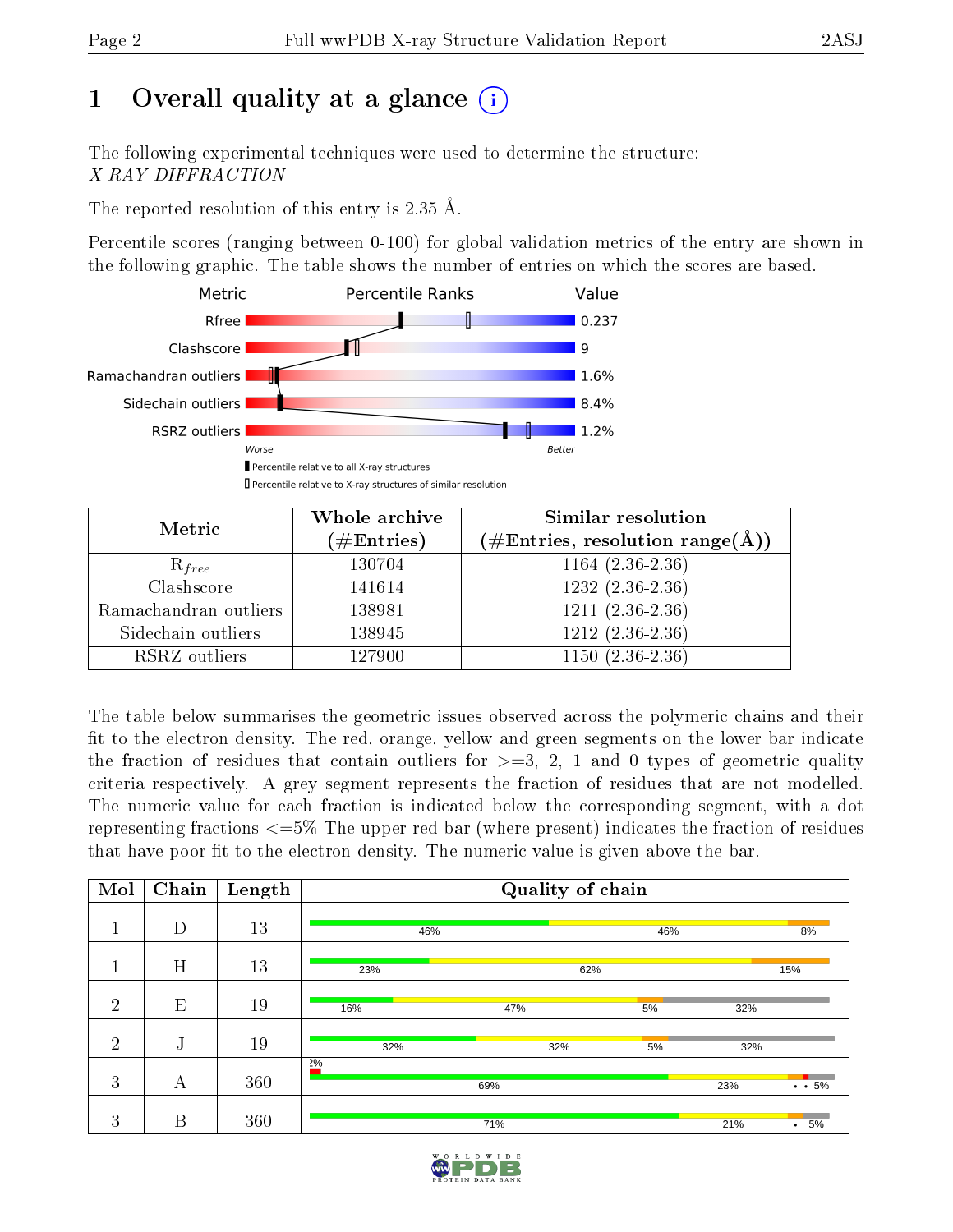## 2 Entry composition  $\left( \cdot \right)$

There are 5 unique types of molecules in this entry. The entry contains 6677 atoms, of which 0 are hydrogens and 0 are deuteriums.

In the tables below, the ZeroOcc column contains the number of atoms modelled with zero occupancy, the AltConf column contains the number of residues with at least one atom in alternate conformation and the Trace column contains the number of residues modelled with at most 2 atoms.

 Molecule 1 is a DNA chain called 5'-D(\*GP\*GP\*TP\*TP\*GP\*GP\*AP\*TP\*GP\*GP\*TP\*A  $P^*(DDG)$ -3'.

|  | $Mol$   Chain   Residues |               |              | Atoms |                 | $\text{ZeroOcc} \mid \text{AltConf} \mid \text{Trace}$ |  |
|--|--------------------------|---------------|--------------|-------|-----------------|--------------------------------------------------------|--|
|  | 13                       | Total C N O P |              |       |                 |                                                        |  |
|  |                          | 272           | 130 53 77 12 |       |                 |                                                        |  |
|  | 13                       | Total C N O P |              |       |                 |                                                        |  |
|  |                          | 272           | 130.         | 53 77 | $\overline{12}$ |                                                        |  |

 Molecule 2 is a DNA chain called 5'-D(\*CP\*TP\*AP\*AP\*CP\*(8OG)\*CP\*TP\*AP\*CP\*CP\*  $AP*TP*CP*CP*AP*AP*CP*C$ -3'.

| Mol | Chain   Residues |               |              | Atoms |  | $\rm ZeroOcc$   Alt $\rm Conf$   Trace |  |
|-----|------------------|---------------|--------------|-------|--|----------------------------------------|--|
|     | 13               | Total C N O P |              |       |  |                                        |  |
|     |                  | 254           | 123 45 74 12 |       |  |                                        |  |
|     | 13               | Total C N O P |              |       |  |                                        |  |
|     |                  | 254           | 123 45 74 12 |       |  |                                        |  |

• Molecule 3 is a protein called DNA polymerase IV.

| Mol | Chain   Residues |                     |                      | Atoms |     | $\text{ZeroOcc} \mid \text{AltConf} \mid \text{Trace}$ |  |
|-----|------------------|---------------------|----------------------|-------|-----|--------------------------------------------------------|--|
|     | 341              |                     | Total C N            |       |     |                                                        |  |
|     |                  | 2739 1757 472 504 6 |                      |       |     |                                                        |  |
|     | 341              |                     | Total C N            |       |     |                                                        |  |
|     |                  | 2739                | - 1757 - 472 - 504 - |       | - 6 |                                                        |  |

There are 18 discrepancies between the modelled and reference sequences:

| Chain |    | Residue   Modelled | Actual | Comment                         | Reference          |
|-------|----|--------------------|--------|---------------------------------|--------------------|
|       | -7 | <b>GLY</b>         |        | CLONING ARTIFACT                | $\mid$ UNP Q97W02  |
|       | -6 | SER.               |        | CLONING ARTIFACT   UNP $Q97W02$ |                    |
|       | -5 | <b>HIS</b>         |        | CLONING ARTIFACT UNP Q97W02     |                    |
|       | -4 | <b>MET</b>         |        | CLONING ARTIFACT   UNP Q97W02   |                    |
|       | -3 | GLY.               |        | CLONING ARTIFACT   UNP Q97W02   |                    |
|       | -2 | <b>GLY</b>         |        | CLONING ARTIFACT                | $\vert$ UNP Q97W02 |

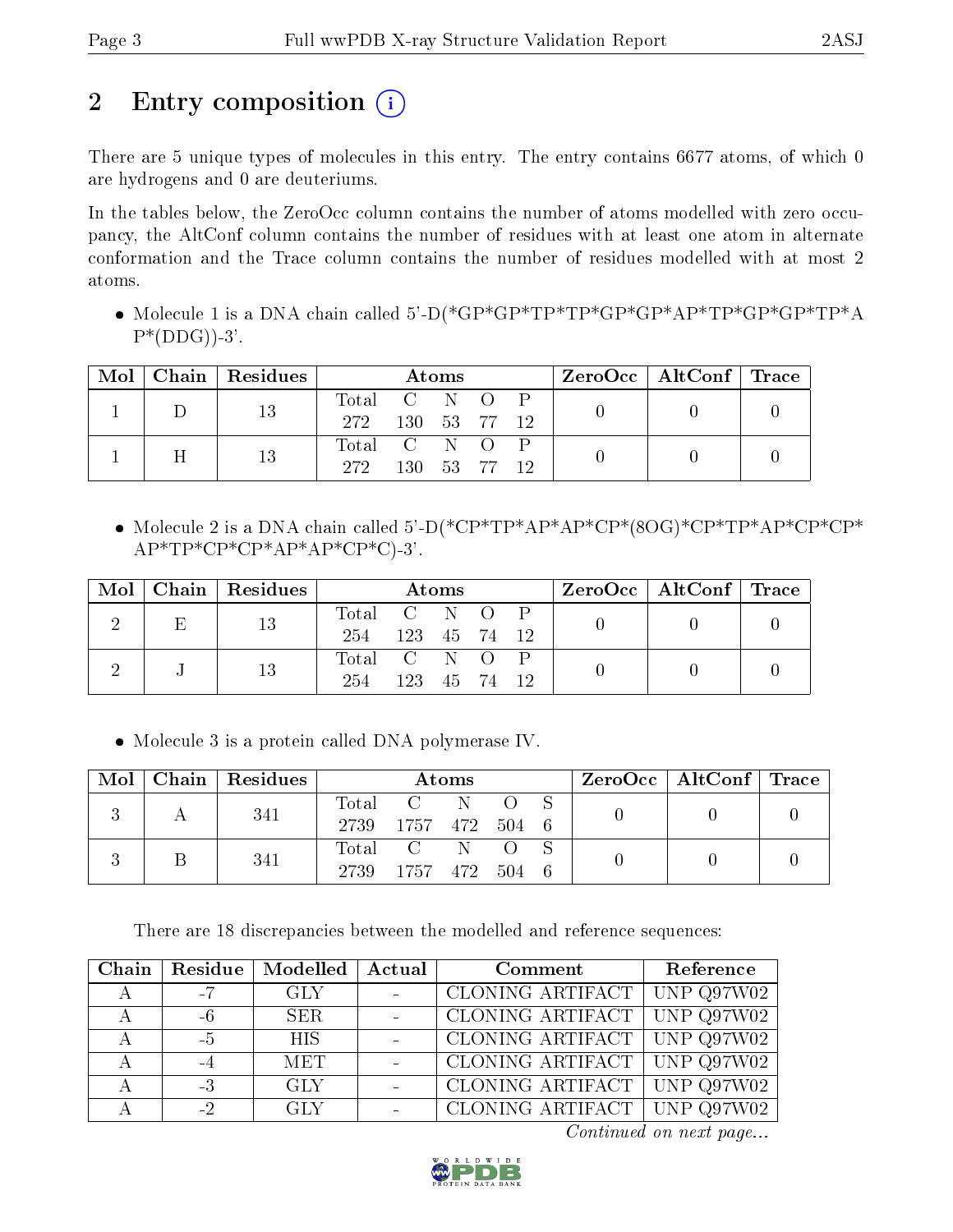| Chain | Residue  | Modelled   | Actual | Comment          | Reference    |
|-------|----------|------------|--------|------------------|--------------|
| A     | $-1$     | <b>GLY</b> |        | CLONING ARTIFACT | UNP $Q97W02$ |
| А     | $\Omega$ | <b>GLY</b> |        | CLONING ARTIFACT | UNP Q97W02   |
| А     |          | <b>GLY</b> |        | CLONING ARTIFACT | UNP $Q97W02$ |
| B     | $-7$     | <b>GLY</b> |        | CLONING ARTIFACT | UNP $Q97W02$ |
| B     | $-6$     | <b>SER</b> |        | CLONING ARTIFACT | UNP Q97W02   |
| B     | $-5$     | <b>HIS</b> |        | CLONING ARTIFACT | UNP $Q97W02$ |
| B     | $-4$     | <b>MET</b> |        | CLONING ARTIFACT | UNP $Q97W02$ |
| B     | $-3$     | <b>GLY</b> |        | CLONING ARTIFACT | UNP $Q97W02$ |
| B     | $-2$     | <b>GLY</b> |        | CLONING ARTIFACT | UNP Q97W02   |
| B     | $-1$     | <b>GLY</b> |        | CLONING ARTIFACT | UNP Q97W02   |
| B     | $\Omega$ | <b>GLY</b> |        | CLONING ARTIFACT | UNP $Q97W02$ |
| B     | 1001     | <b>GLY</b> |        | CLONING ARTIFACT | UNP $Q97W02$ |

Molecule 4 is CALCIUM ION (three-letter code: CA) (formula: Ca).

| Mol |              | Chain   Residues | <b>Atoms</b> | $ZeroOcc$   AltConf |
|-----|--------------|------------------|--------------|---------------------|
|     |              |                  | Total Ca     |                     |
|     |              |                  | Total Ca     |                     |
|     | $\mathsf{H}$ |                  | Total Ca     |                     |

 $\bullet\,$  Molecule 5 is water.

| Mol            | Chain | Residues | Atoms                         | ZeroOcc  | AltConf |
|----------------|-------|----------|-------------------------------|----------|---------|
| $\overline{5}$ | D     | 11       | Total<br>$\Omega$<br>11<br>11 | $\theta$ |         |
| $\overline{5}$ | E     | 9        | Total<br>$\Omega$<br>9<br>9   | $\theta$ |         |
| 5              | H     | 10       | Total<br>$\Omega$<br>10<br>10 | 0        |         |
| 5              | J     | 8        | Total<br>$\Omega$<br>8<br>8   | 0        | 0       |
| $\overline{5}$ | А     | 45       | Total<br>$\Omega$<br>45<br>45 | 0        | 0       |
| 5              | В     | 61       | Total<br>$\Omega$<br>61<br>61 |          |         |

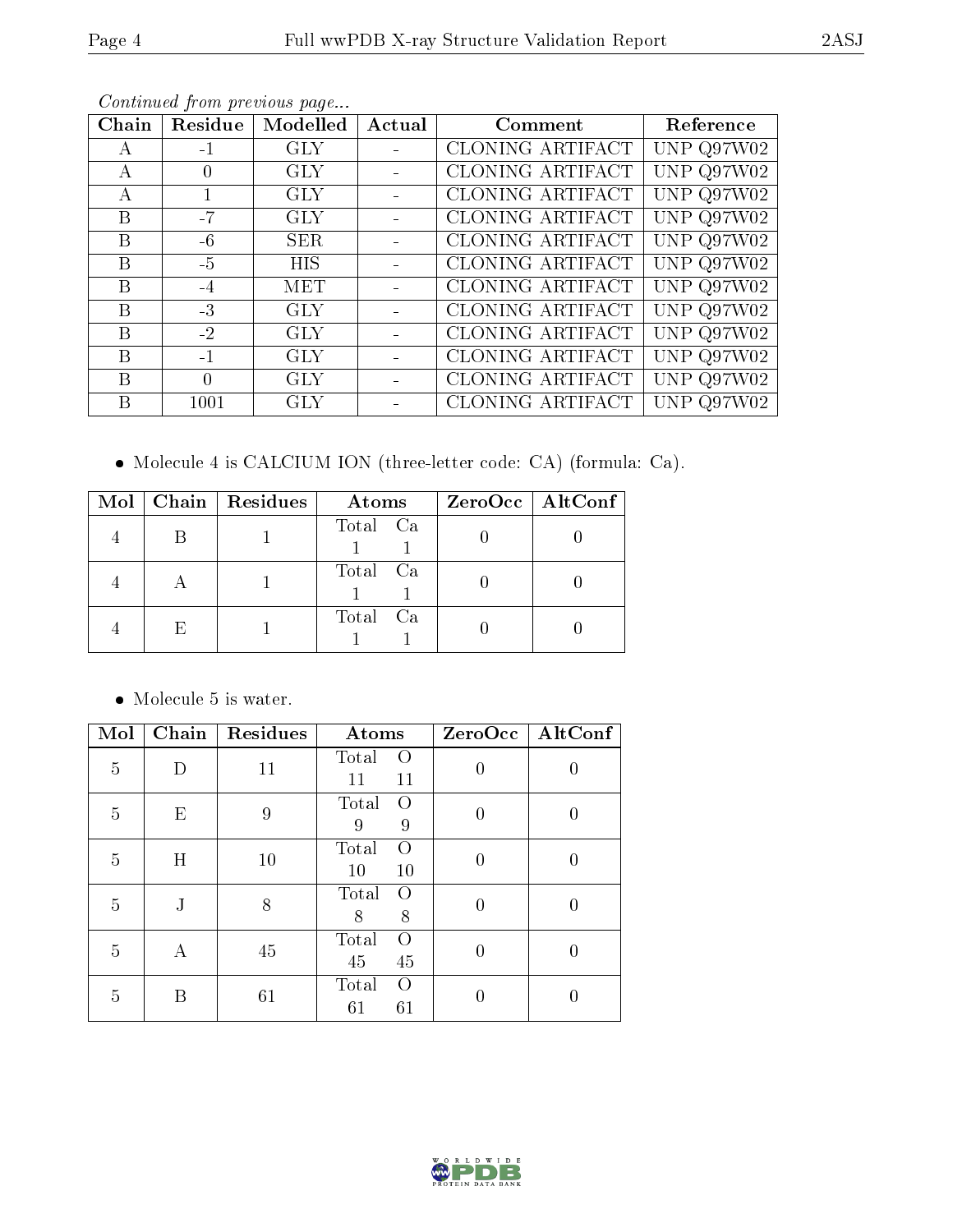## 3 Residue-property plots  $(i)$

These plots are drawn for all protein, RNA and DNA chains in the entry. The first graphic for a chain summarises the proportions of the various outlier classes displayed in the second graphic. The second graphic shows the sequence view annotated by issues in geometry and electron density. Residues are color-coded according to the number of geometric quality criteria for which they contain at least one outlier: green  $= 0$ , yellow  $= 1$ , orange  $= 2$  and red  $= 3$  or more. A red dot above a residue indicates a poor fit to the electron density (RSRZ  $> 2$ ). Stretches of 2 or more consecutive residues without any outlier are shown as a green connector. Residues present in the sample, but not in the model, are shown in grey.

• Molecule 1: 5'-D(\*GP\*GP\*TP\*TP\*GP\*GP\*AP\*TP\*GP\*GP\*TP\*AP\*(DDG))-3'

| Chain D:                    | 46%                                                                       |     | 46% |     | 8% |
|-----------------------------|---------------------------------------------------------------------------|-----|-----|-----|----|
|                             |                                                                           |     |     |     |    |
|                             |                                                                           |     |     |     |    |
|                             | • Molecule 1: 5'-D(*GP*GP*TP*TP*GP*GP*AP*TP*GP*GP*TP*AP*(DDG))-3'         |     |     |     |    |
|                             |                                                                           |     |     |     |    |
| Chain H:                    | 23%                                                                       |     | 62% | 15% |    |
| G <sub>1806</sub><br>0.1805 |                                                                           |     |     |     |    |
| $*CP*C$ -3'                 | • Molecule 2: 5'-D(*CP*TP*AP*AP*CP*(8OG)*CP*TP*AP*CP*CP*AP*TP*CP*CP*AP*AP |     |     |     |    |
|                             |                                                                           |     |     |     |    |
| Chain E:                    | 16%                                                                       | 47% | 5%  | 32% |    |
| $\frac{48}{28}$             | i ga sa sa sa<br>i ga sa sa sa s                                          |     |     |     |    |
| $^*CP^*C$ -3'               | • Molecule 2: 5'-D(*CP*TP*AP*AP*CP*(8OG)*CP*TP*AP*CP*CP*AP*TP*CP*CP*AP*AP |     |     |     |    |



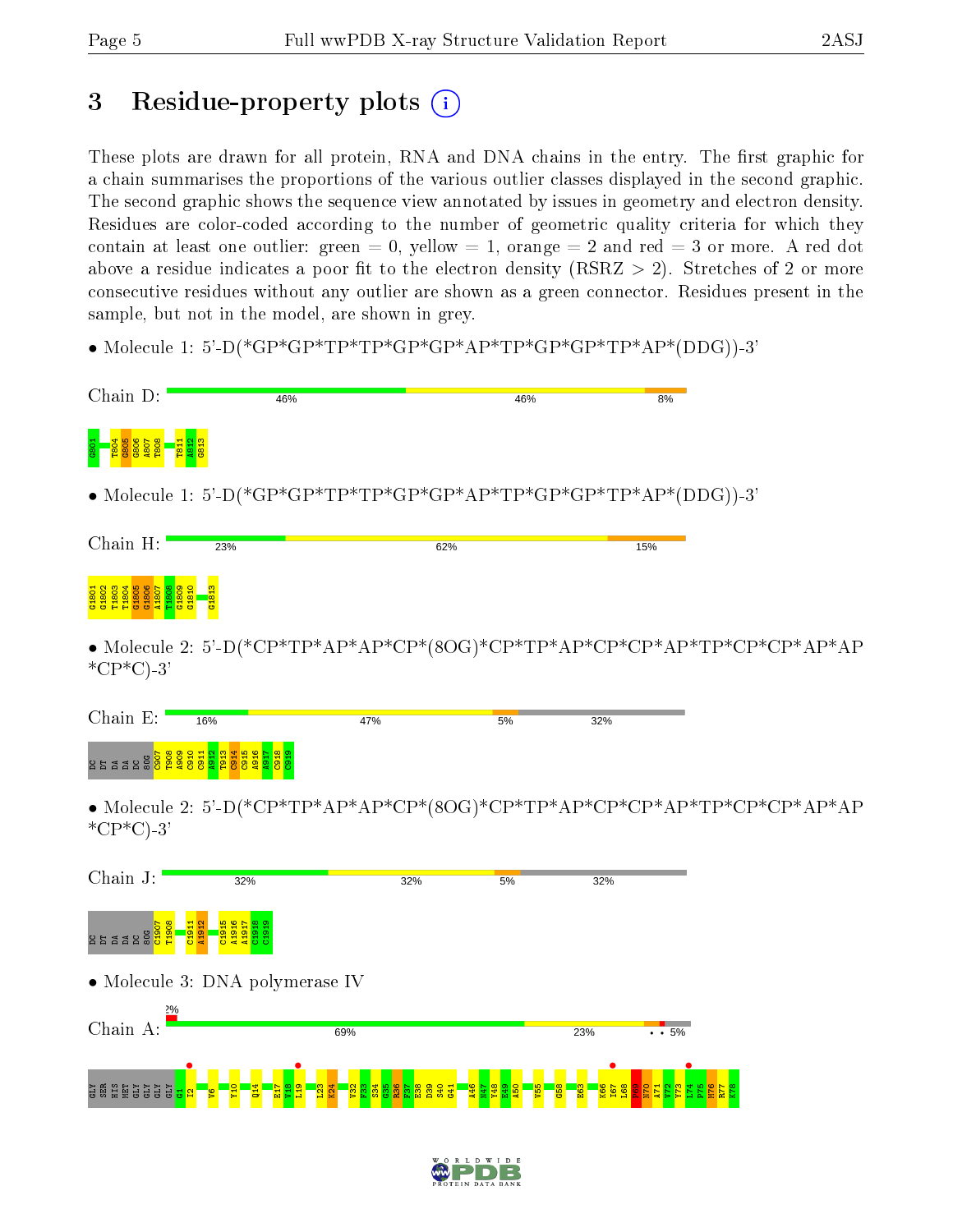# E79 N90 R93 E100 I101 A102 S103 I104 Y108 L109 D110 I111 R116 • R119 E127 E134 K135 E136 K137 I138 T141 V142 N147 F150 A151 K152 K159 D167 D168 E169 • E170 V171 K172 R173 • P184 G185 I186 E192 K193 L194 K195 I199 L202 L2<mark>3 D23</mark><br>8 N25<mark>1 E236 S256 P33 N263 S255 R25 N25 P28 N255 R279 E29 T200 E29 T200 E291 R328 R270 E292 E291 I306 E328 E32<br>2 N25 R322 R328 R328 E326 R328 R328 E328 E328 E328 R331 R332 R336 R336 R336 R332 R331 R34 E331 B325 E</mark> PHE ASP THR

• Molecule 3: DNA polymerase IV



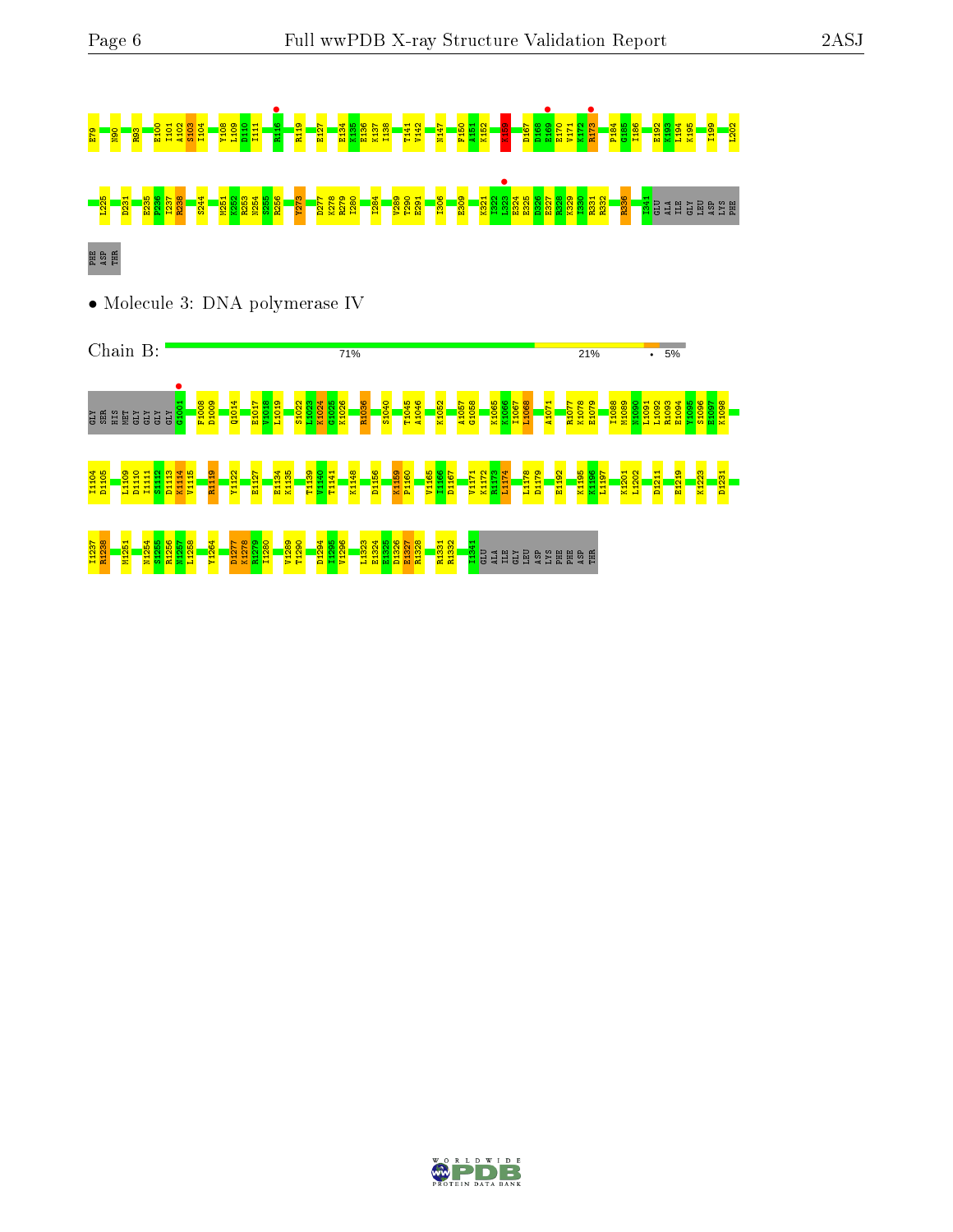## 4 Data and refinement statistics  $(i)$

| Property                                                             | Value                                                        | Source     |
|----------------------------------------------------------------------|--------------------------------------------------------------|------------|
| Space group                                                          | P 1 21 1                                                     | Depositor  |
| Cell constants                                                       | $182.96\text{\AA}$<br>$52.22\text{\AA}$<br>$52.21\text{\AA}$ |            |
| a, b, c, $\alpha$ , $\beta$ , $\gamma$                               | $90.00^\circ$<br>$107.68^\circ$<br>$90.00^\circ$             | Depositor  |
| Resolution $(A)$                                                     | 20.00<br>$-2.35$                                             | Depositor  |
|                                                                      | 19.96<br>$-2.35$                                             | <b>EDS</b> |
| % Data completeness                                                  | 88.7 (20.00-2.35)                                            | Depositor  |
| (in resolution range)                                                | 88.7 (19.96-2.35)                                            | <b>EDS</b> |
| $R_{merge}$                                                          | 0.06                                                         | Depositor  |
| $\mathrm{R}_{sym}$                                                   | (Not available)                                              | Depositor  |
| $\sqrt{I/\sigma(I)} > 1$                                             | 1.34 (at $2.35\text{\AA}$ )                                  | Xtriage    |
| Refinement program                                                   | REFMAC 5.2.0005                                              | Depositor  |
|                                                                      | $\overline{0.246}$ ,<br>0.318                                | Depositor  |
| $R, R_{free}$                                                        | 0.249<br>0.237<br>$\ddot{\phantom{a}}$                       | DCC        |
| $\mathcal{R}_{free}$ test set                                        | 1878 reflections $(4.92\%)$                                  | wwPDB-VP   |
| Wilson B-factor $(A^2)$                                              | $50.0$                                                       | Xtriage    |
| Anisotropy                                                           | 0.473                                                        | Xtriage    |
| Bulk solvent $k_{sol}(e/\mathring{A}^3)$ , $B_{sol}(\mathring{A}^2)$ | $0.33$ , $50.8$                                              | <b>EDS</b> |
| L-test for twinning <sup>2</sup>                                     | $< L >$ = 0.44, $< L2$ = 0.26                                | Xtriage    |
| Estimated twinning fraction                                          | $0.299$ for $1, -k, h$                                       | Xtriage    |
| $F_o, F_c$ correlation                                               | 0.94                                                         | <b>EDS</b> |
| Total number of atoms                                                | 6677                                                         | wwPDB-VP   |
| Average B, all atoms $(A^2)$                                         | 54.0                                                         | wwPDB-VP   |

Xtriage's analysis on translational NCS is as follows: The largest off-origin peak in the Patterson function is  $4.04\%$  of the height of the origin peak. No significant pseudotranslation is detected.

<sup>&</sup>lt;sup>2</sup>Theoretical values of  $\langle |L| \rangle$ ,  $\langle L^2 \rangle$  for acentric reflections are 0.5, 0.333 respectively for untwinned datasets, and 0.375, 0.2 for perfectly twinned datasets.



<span id="page-6-1"></span><span id="page-6-0"></span><sup>1</sup> Intensities estimated from amplitudes.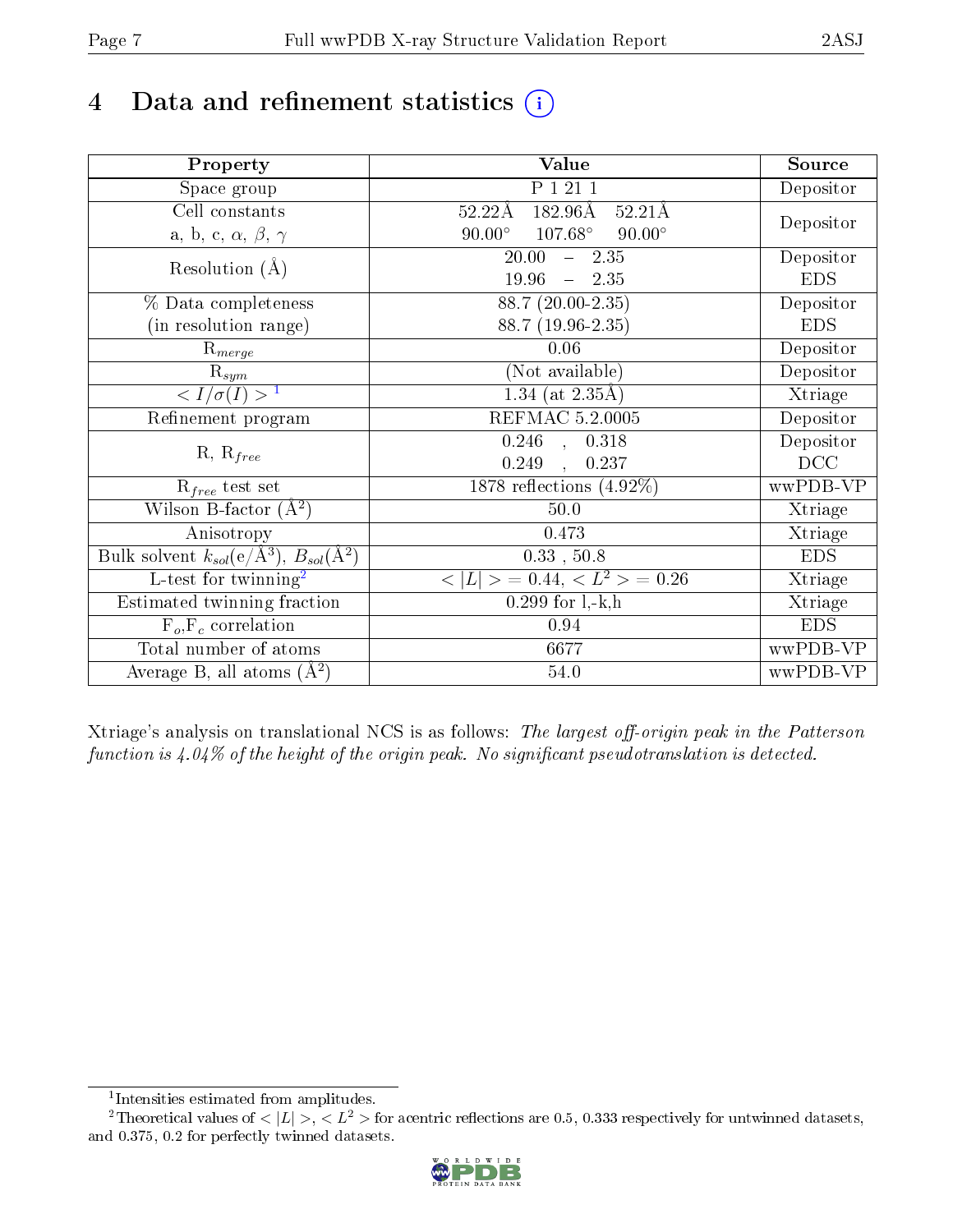## 5 Model quality  $(i)$

## 5.1 Standard geometry  $(i)$

Bond lengths and bond angles in the following residue types are not validated in this section: CA, DDG

The Z score for a bond length (or angle) is the number of standard deviations the observed value is removed from the expected value. A bond length (or angle) with  $|Z| > 5$  is considered an outlier worth inspection. RMSZ is the root-mean-square of all Z scores of the bond lengths (or angles).

| Mol            | Chain           |             | Bond lengths | Bond angles |                        |  |  |
|----------------|-----------------|-------------|--------------|-------------|------------------------|--|--|
|                |                 | <b>RMSZ</b> | # $ Z  > 5$  | RMSZ        | # $ Z  > 5$            |  |  |
| 1              | D               | 0.78        | 0/282        | 1.58        | $6/436$ $(1.4\%)$      |  |  |
| $\mathbf{1}$   | Η               | 0.87        | 0/282        | 1.57        | $3/436$ $(0.7\%)$      |  |  |
| $\overline{2}$ | Е               | 0.95        | 0/283        | 1.64        | $6/432$ $(1.4\%)$      |  |  |
| $\overline{2}$ |                 | 0.84        | 0/283        | 1.58        | $\frac{4}{432}$ (0.9%) |  |  |
| 3              | А               | 0.51        | 0/2778       | 0.62        | 0/3731                 |  |  |
| 3              | В               | 0.51        | 0/2778       | 0.64        | 0/3731                 |  |  |
| All            | A <sub>II</sub> | 0.59        | 0/6686       | 0.89        | $/9198(0.2\%)$<br>19   |  |  |

Chiral center outliers are detected by calculating the chiral volume of a chiral center and verifying if the center is modelled as a planar moiety or with the opposite hand.A planarity outlier is detected by checking planarity of atoms in a peptide group, atoms in a mainchain group or atoms of a sidechain that are expected to be planar.

|  | $\sqrt{\text{Mol}}$ Chain $\frac{1}{2}$ Chirality outliers $\frac{1}{2}$ Planarity outliers $\frac{1}{2}$ |
|--|-----------------------------------------------------------------------------------------------------------|
|  |                                                                                                           |

There are no bond length outliers.

All (19) bond angle outliers are listed below:

| Mol            | Chain      | Res  | Type | Atoms          | $\mathbf{Z}$ | Observed $\binom{o}{c}$ | $Ideal(^o)$ |
|----------------|------------|------|------|----------------|--------------|-------------------------|-------------|
|                | D          | 806  | DG   | $O4'$ -C1'-N9  | 9.84         | 114.89                  | 108.00      |
| 2              | $_{\rm J}$ | 1911 | DC   | $O4'$ -C1'-N1  | 8.52         | 113.97                  | 108.00      |
|                | D          | 805  | DG   | $O4'$ -C1'-N9  | 7.97         | 113.58                  | 108.00      |
|                | Η          | 1805 | DG   | $O4'$ -C1'-N9  | 7.88         | 113.52                  | 108.00      |
| $\overline{2}$ | $_{\rm J}$ | 1915 | DC   | $O4'$ -C1'-N1  | 7.26         | 113.08                  | 108.00      |
| $\overline{2}$ | Ε          | 918  | DC   | $O4'$ -C1'-N1  | 7.21         | 113.05                  | 108.00      |
| 1              | D          | 808  | DT   | $P-O3'-C3'$    | 6.66         | 127.69                  | 119.70      |
|                | Η          | 1806 | DG   | $O4'$ -C4'-C3' | $-6.41$      | 101.94                  | 104.50      |
|                | D          | 811  | DT   | $C6-C5-C7$     | $-6.40$      | 119.06                  | 122.90      |
| $\overline{2}$ | Ε          | 916  | DА   | $O4'$ -C1'-N9  | 6.11         | 112.28                  | 108.00      |

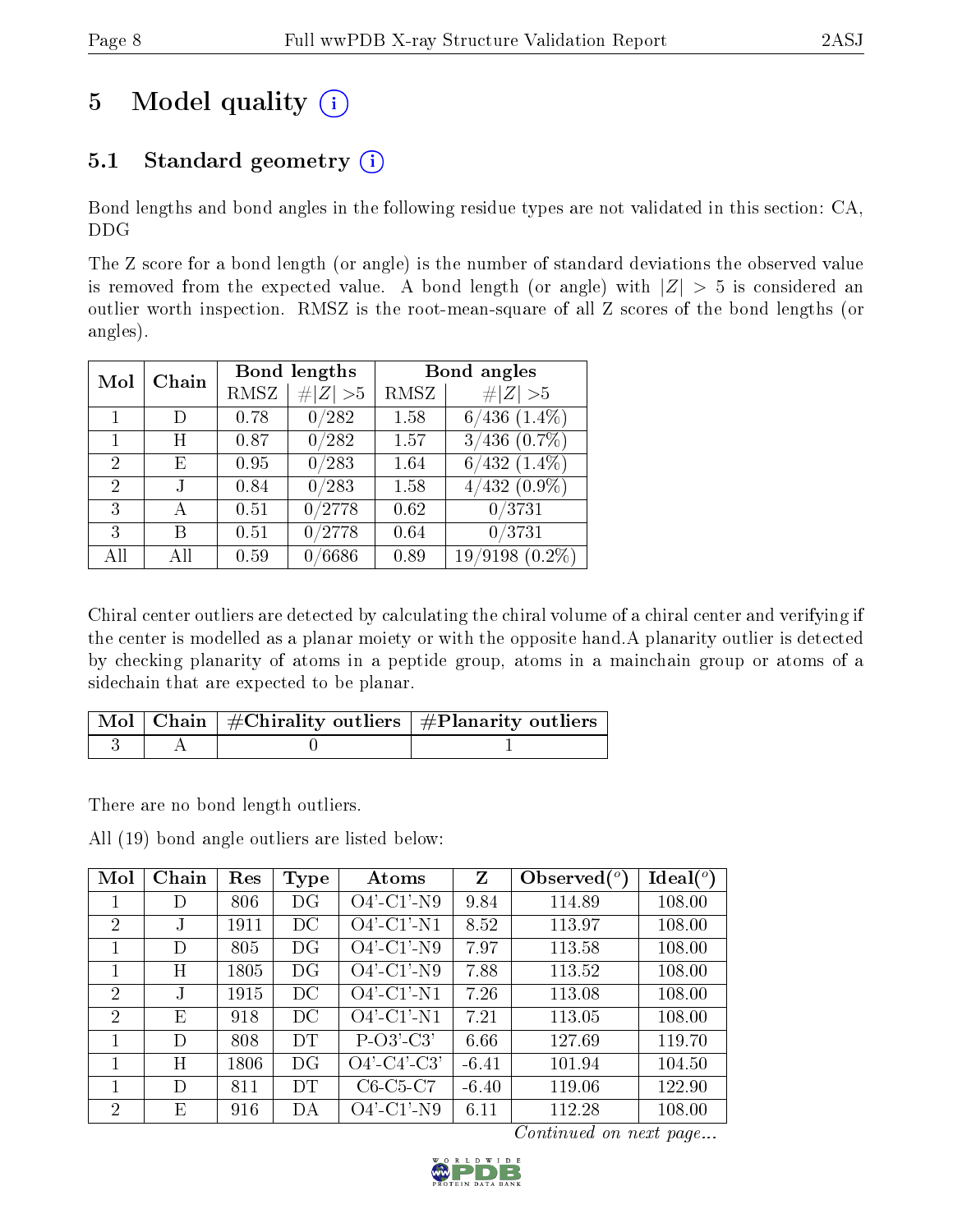|--|--|

| Mol            | Chain | Res  | <b>Type</b> | Atoms                 | Z       | Observed $(°)$ | $Ideal(^o)$ |
|----------------|-------|------|-------------|-----------------------|---------|----------------|-------------|
| $\overline{2}$ | E     | 911  | DC          | $O4'$ -C1'-N1         | 6.07    | 112.25         | 108.00      |
|                | Η     | 1801 | DG          | $O4'$ -C1'-N9         | 6.02    | 112.22         | 108.00      |
| $\overline{2}$ | Е     | 909  | DA          | $N1-C6-N6$            | 5.91    | 122.14         | 118.60      |
| $\overline{2}$ |       | 1911 | DC          | $P-O3'-C3'$           | 5.67    | 126.50         | 119.70      |
| $\overline{2}$ |       | 1912 | DA          | $C3-C2-C1$            | $-5.44$ | 95.97          | 102.50      |
| $\overline{2}$ | E     | 914  | DC          | $P-O3'-C3'$           | 5.29    | 126.05         | 119.70      |
|                | D     | 804  | DT          | $C1'$ - $O4'$ - $C4'$ | $-5.22$ | 104.88         | 110.10      |
| $\overline{2}$ | E     | 910  | DC          | $P-O3'-C3'$           | 5.21    | 125.95         | 119.70      |
|                | D     | 806  | DG          | $C1'$ - $O4'$ - $C4'$ | $-5.16$ | 104.94         | 110.10      |

There are no chirality outliers.

All (1) planarity outliers are listed below:

|  |  | $\mid$ Mol $\mid$ Chain $\mid$ Res $\mid$ Type $\mid$ Group |
|--|--|-------------------------------------------------------------|
|  |  | PRO   Peptide                                               |

#### 5.2 Too-close contacts  $(i)$

In the following table, the Non-H and H(model) columns list the number of non-hydrogen atoms and hydrogen atoms in the chain respectively. The H(added) column lists the number of hydrogen atoms added and optimized by MolProbity. The Clashes column lists the number of clashes within the asymmetric unit, whereas Symm-Clashes lists symmetry related clashes.

| Mol            | Chain                     | $\bf Non-H$ | H (model)        | H(added)       | Clashes        | Symm-Clashes     |
|----------------|---------------------------|-------------|------------------|----------------|----------------|------------------|
|                | D                         | 272         | $\left( \right)$ | 149            | 4              |                  |
|                | H                         | 272         | $\overline{0}$   | 149            | 11             | $\boldsymbol{0}$ |
| $\overline{2}$ | E                         | 254         | $\overline{0}$   | 147            | 7              | 0                |
| $\overline{2}$ | J                         | 254         | $\overline{0}$   | 147            | 7              | $\boldsymbol{0}$ |
| 3              | $\boldsymbol{\mathrm{A}}$ | 2739        | $\overline{0}$   | 2883           | 51             | $\overline{0}$   |
| 3              | B                         | 2739        | $\theta$         | 2880           | 46             | 0                |
| 4              | А                         |             | $\theta$         | 0              | $\overline{0}$ | 0                |
| 4              | B                         |             | $\overline{0}$   | $\overline{0}$ | $\overline{0}$ | $\overline{0}$   |
| 4              | E                         |             | $\theta$         | $\theta$       | $\overline{0}$ | 0                |
| $\overline{5}$ | А                         | 45          | $\overline{0}$   | $\theta$       | 3              | 0                |
| $\overline{5}$ | B                         | 61          | $\theta$         | $\theta$       | $\overline{5}$ | $\overline{0}$   |
| $\overline{5}$ | D                         | 11          | $\theta$         | $\theta$       | $\overline{0}$ | 0                |
| 5              | E                         | 9           | $\theta$         | 0              | 1              | 0                |
| $\overline{5}$ | H                         | 10          | $\overline{0}$   | $\overline{0}$ | $\overline{0}$ | $\overline{0}$   |
| $\overline{5}$ | J                         | 8           | $\overline{0}$   | $\overline{0}$ | $\overline{2}$ | 0                |
| All            | All                       | 6677        | $\overline{0}$   | 6355           | 116            | 0                |

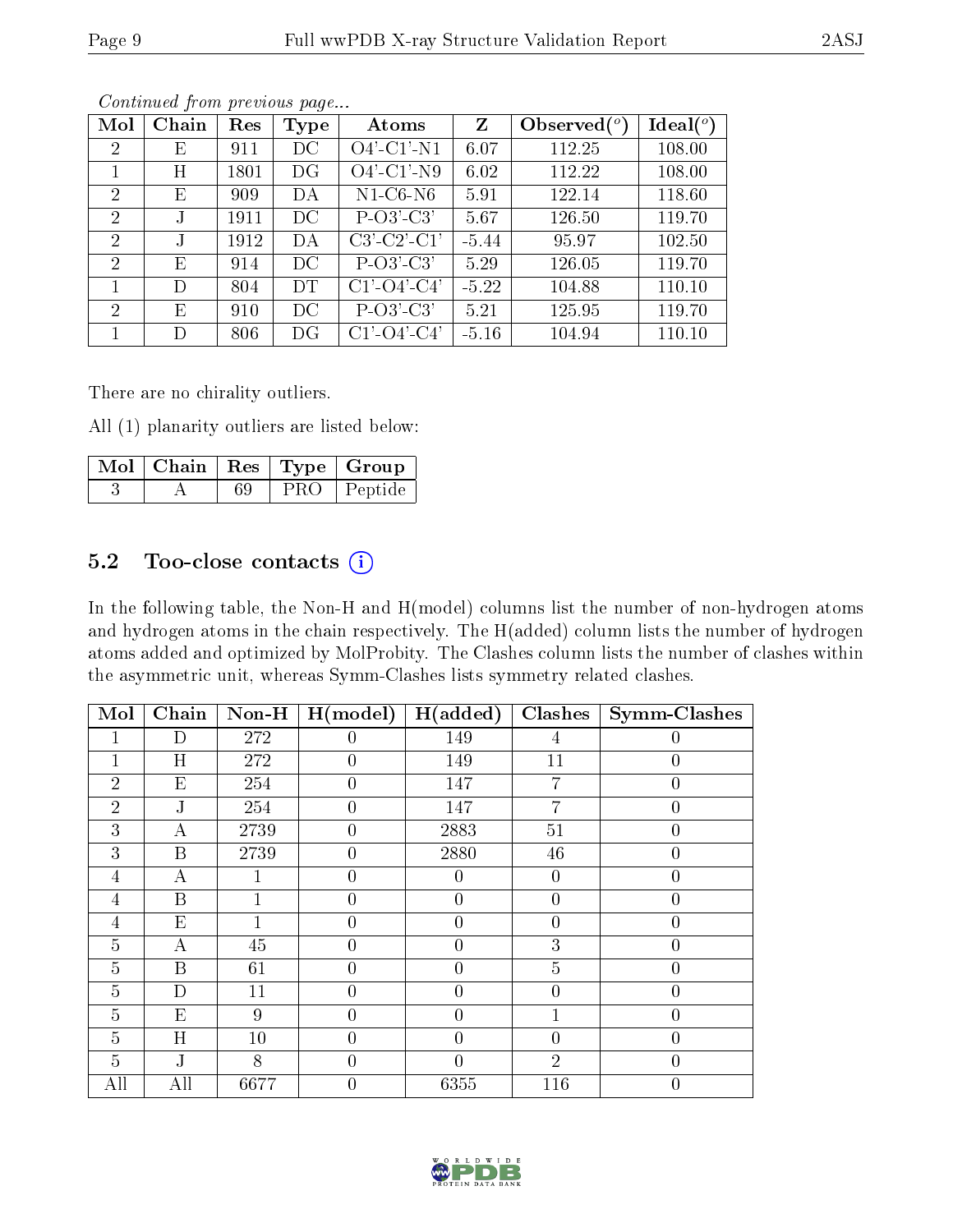The all-atom clashscore is defined as the number of clashes found per 1000 atoms (including hydrogen atoms). The all-atom clashscore for this structure is 9.

|            |  |  | All (116) close contacts within the same asymmetric unit are listed below, sorted by their clash |  |  |  |  |
|------------|--|--|--------------------------------------------------------------------------------------------------|--|--|--|--|
| magnitude. |  |  |                                                                                                  |  |  |  |  |

| $\boldsymbol{\mathrm{Atom}\text{-}1}$   | Atom-2             | Interatomic       | Clash         |  |  |
|-----------------------------------------|--------------------|-------------------|---------------|--|--|
|                                         |                    | distance $(A)$    | overlap $(A)$ |  |  |
| 3:B:1098:LYS:HD3                        | 3:B:1110:ASP:HB3   | 1.55              | 0.89          |  |  |
| 3:A:238:ARG:HB2                         | 3:A:238:ARG:HH21   | 1.48              | 0.79          |  |  |
| 3:B:1014:GLN:HE22                       | 3:B:1139:THR:H     | 1.30              | 0.78          |  |  |
| 1:H:1809:DG:H2"                         | $1:$ H:1810:DG:H5" | 1.67              | 0.77          |  |  |
| 3:A:331:ARG:HH21                        | 3: A: 332: ARG: HE | 1.32              | 0.76          |  |  |
| 2:J:1908:DT:OP2                         | 3:B:1332:ARG:HD3   | 1.86              | 0.74          |  |  |
| 3: A:141:THR:OG1                        | 3:A:159:LYS:O      | 2.06              | 0.73          |  |  |
| 1:D:805:DG:H1                           | 2:E:915:DC:H42     | 1.35              | 0.72          |  |  |
| 3:A:256:ARG:HG3                         | 3:A:329:LYS:HA     | 1.74              | 0.69          |  |  |
| 3:A:254:ASN:OD1                         | 3:A:331:ARG:HG3    | 1.92              | 0.68          |  |  |
| 3:B:1096:SER:HB3                        | 3:B:1109:LEU:HG    | 1.75              | 0.68          |  |  |
| 3:A:336:ARG:HH11                        | 3:A:336:ARG:HB2    | 1.58              | 0.67          |  |  |
| 3:A:290:THR:O                           | 5:A:543:HOH:O      | 2.11              | 0.66          |  |  |
| 2:J:1912:DA:N6                          | 5:J:119:HOH:O      | 2.27              | 0.65          |  |  |
| 3:A:273:TYR:OH                          | 3:A:306:ILE:O      | 2.14              | 0.65          |  |  |
| $1:$ H:1806:DG:H2'                      | 1:H:1807:DA:C8     | 2.33              | 0.64          |  |  |
| 3:A:167:ASP:O                           | 3:A:171:VAL:HG23   | 1.96              | 0.64          |  |  |
| 3:B:1036:ARG:NH2                        | 3:B:1254:ASN:OD1   | 2.31              | 0.64          |  |  |
| 3:B:1078:LYS:HE2                        | 3:B:1104:ILE:HD12  | 1.79              | 0.64          |  |  |
| 3:B:1156:ASP:HA                         | 3:B:1159:LYS:HG3   | 1.81              | 0.63          |  |  |
| 3:A:152:LYS:HD3                         | 3:A:184:PRO:HB3    | 1.80              | 0.61          |  |  |
| 1:D:805:DG:H1                           | 2:E:915:DC:N4      | 1.99              | 0.61          |  |  |
| 3:B:1201:LYS:HB3                        | 5:B:45:HOH:O       | 2.01              | 0.60          |  |  |
| 3:B:1174:LEU:O                          | 3:B:1178:LEU:HB3   | 2.02              | 0.59          |  |  |
| 3:B:1119:ARG:NH2                        | 5:B:69:HOH:O       | 2.34              | 0.59          |  |  |
| 3:B:1017:GLU:HB3                        | 3:B:1024:LYS:HD2   | 1.85              | 0.58          |  |  |
| 3:B:1141:THR:HG21                       | 3:B:1159:LYS:HA    | 1.85              | 0.58          |  |  |
| 3:A:38:GLU:O                            | 3:A:39:ASP:HB2     | 2.04              | 0.58          |  |  |
| 3: B: 1135: LYS: HE3                    | 5:B:150:HOH:O      | $\overline{2.04}$ | 0.57          |  |  |
| 3:B:1141:THR:OG1                        | 3:B:1159:LYS:O     | 2.13              | 0.57          |  |  |
| 1:D:807:DA:H2                           | 2:E:913:DT:H3      | 1.53              | 0.57          |  |  |
| 3:B:1289:VAL:HB                         | 3:B:1332:ARG:HB2   | 1.88              | 0.56          |  |  |
| 3:A:100:GLU:HG3                         | 3:A:238:ARG:O      | 2.06              | 0.56          |  |  |
| 2:E:907:DC:NA                           | 3:A:58:GLY:HA2     | 2.21              | 0.56          |  |  |
| 2:E:914:DC:H2'                          | 5:E:505:HOH:O      | 2.05              | 0.55          |  |  |
| $1:$ H:1813: $\overline{\text{DDG:H8}}$ | 1:H:1813:DDG:O5'   | 2.06              | 0.55          |  |  |
| 3:A:336:ARG:NH1                         | 3:A:336:ARG:HB2    | 2.22              | 0.55          |  |  |

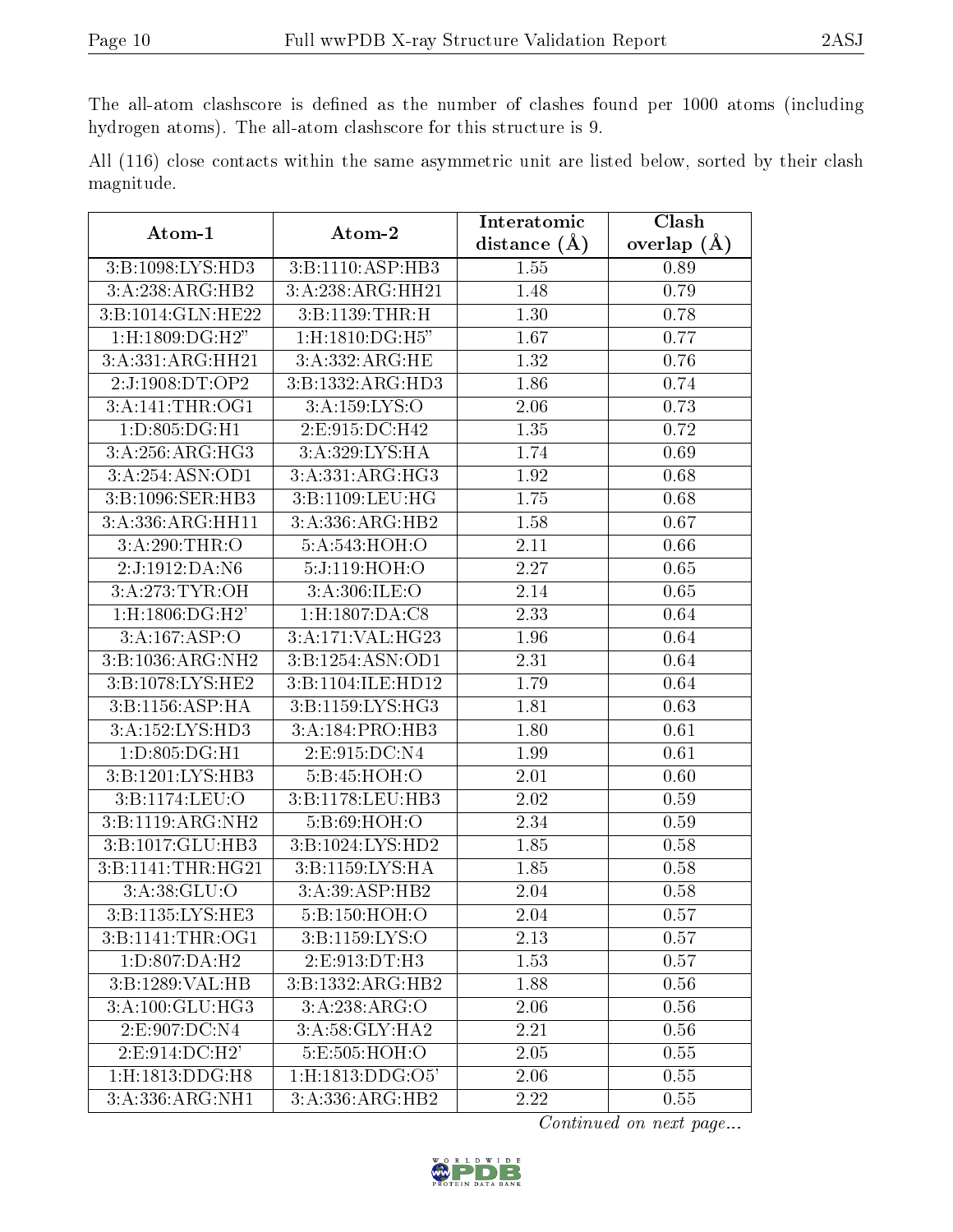| Atom-1               | Atom-2             | Interatomic      | <b>Clash</b>  |
|----------------------|--------------------|------------------|---------------|
|                      |                    | distance $(\AA)$ | overlap $(A)$ |
| 3:A:69:PRO:O         | 3:A:71:ALA:N       | 2.40             | 0.54          |
| 3:B:1111:ILE:O       | 3:B:1115:VAL:HG22  | 2.08             | 0.54          |
| 3:A:238:ARG:HB2      | 3:A:238:ARG:NH2    | 2.20             | 0.53          |
| 3:A:93:ARG:HH21      | 3:A:101:ILE:HD11   | 1.71             | 0.53          |
| 3:A:14:GLN:HG2       | 3:A:138:ILE:HD13   | 1.89             | 0.53          |
| 3: B: 1113: ASP: HB2 | 3:B:1114:LYS:HE2   | 1.91             | 0.53          |
| 1:H:1804:DT:H2'      | 1:H:1805:DG:C8     | 2.43             | 0.53          |
| 3:A:237:ILE:HG22     | 3:A:237:ILE:O      | 2.09             | 0.52          |
| 3:A:102:ALA:O        | 3:A:103:SER:HB3    | 2.10             | 0.52          |
| 3:A:291:GLU:OE1      | 3: A:329: LYS: HB2 | 2.09             | 0.51          |
| 3:A:17:GLU:HB3       | 3:A:24:LYS:HE2     | 1.92             | 0.51          |
| 2:E:908:DT:H5'       | 3:A:32:VAL:HG11    | 1.91             | 0.51          |
| 3:A:279:ARG:O        | 3:A:280:ILE:HD13   | 2.11             | 0.51          |
| 3:A:76:MET:HG3       | 3:A:77:ARG:N       | 2.25             | 0.50          |
| 2:J:1907:DC:H2'      | 2:J:1908:DT:H71    | 1.93             | 0.50          |
| 3:B:1014:GLN:NE2     | 3:B:1139:THR:H     | 2.04             | 0.50          |
| $1:$ H:1809:DG:H2"   | 1:H:1810:DG:C5'    | 2.39             | 0.50          |
| 3:B:1294:ASP:HB2     | 3:B:1328:ARG:HH12  | 1.76             | 0.50          |
| 3:A:277:ASP:O        | 3:A:278:LYS:HB2    | 2.11             | 0.50          |
| 3:B:1068:LEU:HD13    | 3:B:1071:ALA:HB2   | 1.93             | 0.50          |
| 3:B:1009:ASP:OD1     | 3:B:1141:THR:OG1   | 2.30             | 0.50          |
| 3:A:34:SER:OG        | 3:A:40:SER:HB2     | 2.12             | 0.49          |
| 3:B:1088:ILE:O       | 3:B:1092:LEU:HG    | 2.13             | 0.49          |
| 2:J:1916:DA:H2"      | 2:J:1917:DA:O5'    | 2.13             | 0.49          |
| 3: B:1008:PHE: CZ    | 3:B:1088:ILE:HG21  | 2.48             | 0.49          |
| 3:A:186:ILE:HG13     | 3:A:225:LEU:HD21   | 1.95             | 0.48          |
| 3:A:291:GLU:HG2      | 3: A:329: LYS:O    | 2.13             | 0.48          |
| 3:A:278:LYS:HA       | 5:A:518:HOH:O      | 2.12             | 0.48          |
| 3:B:1238:ARG:O       | 3:B:1238:ARG:HD2   | 2.13             | 0.48          |
| 3:B:1327:GLU:HG2     | 5:B:79:HOH:O       | 2.13             | 0.48          |
| 3:B:1091:LEU:O       | 3:B:1094:GLU:HG2   | 2.14             | 0.48          |
| 1: D: 813: DDG: H1   | 2:E:907:DC:H42     | 1.62             | 0.48          |
| 3:A:36:ARG:NH2       | 3:A:331:ARG:HG3    | 2.29             | 0.47          |
| 3:A:108:TYR:OH       | 3:A:152:LYS:HD2    | $2.15\,$         | 0.47          |
| 3:B:1251:MET:HA      | 3:B:1264:TYR:CE1   | 2.50             | 0.47          |
| 2:J:1907:DC:N4       | 3:B:1058:GLY:HA2   | 2.30             | 0.47          |
| 3:A:10:TYR:CD2       | 3:A:48:TYR:HE1     | 2.32             | 0.47          |
| 3:A:63:GLU:HA        | 3:A:66:LYS:HE3     | 1.96             | 0.47          |
| 1:H:1809:DG:C2'      | 1:H:1810:DG:H5"    | 2.41             | 0.46          |
| 3:B:1022:SER:O       | 3:B:1026:LYS:HE2   | 2.15             | 0.46          |
| 3:B:1219:GLU:O       | 3:B:1223:LYS:HG3   | 2.14             | 0.46          |

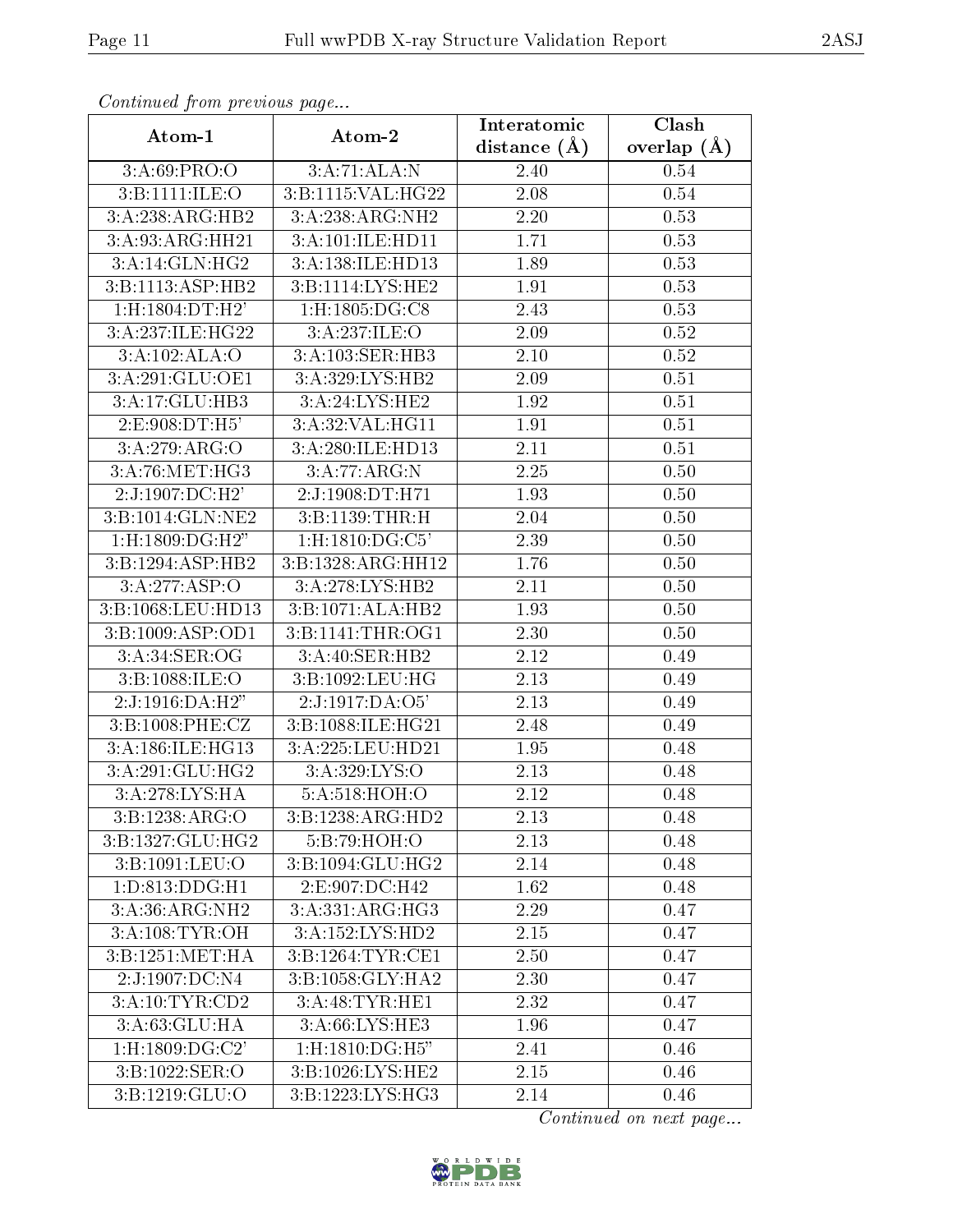| Atom-1             | Atom-2                      | Interatomic      | Clash         |
|--------------------|-----------------------------|------------------|---------------|
|                    |                             | distance $(\AA)$ | overlap $(A)$ |
| 3:A:68:LEU:O       | 3:A:73:TYR:OH               | 2.30             | 0.46          |
| 3:B:1148:LYS:HD3   | 3:B:1237:ILE:HG13           | 1.98             | 0.46          |
| $1:$ H:1813:DDG:C6 | 3:B:1057:ALA:HB1            | 2.45             | 0.46          |
| 3:B:1172:LYS:HG2   | 5:B:27:HOH:O                | 2.16             | 0.46          |
| 3:B:1294:ASP:CB    | 3:B:1328:ARG:HH12           | 2.29             | 0.46          |
| 3:A:68:LEU:O       | 3: A:69: PRO:O              | 2.35             | 0.45          |
| 3:A:170:GLU:HG3    | 3:A:173:ARG:NH1             | 2.31             | 0.45          |
| 3:B:1008:PHE:CD2   | 3:B:1105:ASP:HA             | 2.51             | 0.45          |
| 3:A:147:ASN:OD1    | 3:A:150:PHE:HD2             | 1.99             | 0.45          |
| 3:A:238:ARG:H      | 3:A:238:ARG:HG3             | 1.64             | 0.45          |
| 3:B:1256:ARG:NH1   | 3:B:1328:ARG:O              | 2.50             | 0.45          |
| 3:A:90:ASN:HA      | 3:A:93:ARG:HD2              | 1.98             | 0.44          |
| 3:B:1277:ASP:O     | 3:B:1278:LYS:HB2            | 2.17             | 0.44          |
| 3:A:32:VAL:O       | 3:A:41:GLY:HA3              | 2.17             | 0.44          |
| 3:A:6:VAL:HG22     | 3:A:142:VAL:HG22            | 2.00             | 0.44          |
| 3:B:1167:ASP:O     | 3:B:1171:VAL:HG23           | 2.19             | 0.42          |
| 3:A:192:GLU:HA     | 3:A:195:LYS:HB3             | 2.01             | 0.42          |
| 3:A:321:LYS:HG2    | 3:A:325:GLU:OE2             | 2.19             | 0.42          |
| 3:A:46:ALA:HB1     | $3:A:50:ALA:\overline{HB3}$ | 2.00             | 0.42          |
| 3:B:1296:VAL:HG21  | 3:B:1326:ASP:OD2            | 2.19             | 0.42          |
| 3:A:194:LEU:HB3    | 3:A:199:ILE:HB              | 2.02             | 0.42          |
| 3:B:1019:LEU:HD23  | 3:B:1077:ARG:HH22           | 1.85             | 0.42          |
| 3:B:1045:THR:HG22  | 3:B:1046:ALA:N              | 2.35             | 0.42          |
| 1:H:1804:DT:H2"    | 1:H:1805:DG:H5'             | 2.01             | 0.42          |
| 3:B:1159:LYS:CB    | 3:B:1160:PRO:HD3            | 2.49             | $0.41\,$      |
| 3:B:1159:LYS:HB3   | 3:B:1160:PRO:HD3            | 2.02             | 0.41          |
| 3:A:2:ILE:HG22     | 3:A:111:ILE:HG13            | 2.02             | 0.41          |
| 1:H:1802:DG:H2'    | 1:H:1803:DT:H72             | 2.03             | 0.41          |
| 3:A:244:SER:HB2    | $3:$ A:336:ARG:HE           | 1.85             | 0.41          |
| 3:B:1089:MET:O     | 3:B:1093:ARG:HG3            | 2.21             | 0.41          |
| 1:H:1804:DT:H2'    | 1:H:1805:DG:H8              | 1.84             | 0.41          |
| 3:A:50:ALA:O       | 3:A:55:VAL:HB               | 2.21             | 0.41          |
| 3:A:136:GLU:O      | 3:A:137:LYS:HB2             | 2.20             | 0.40          |
| $1:$ H:1809:DG:C2  | 2:J:1912:DA:C2              | 3.09             | 0.40          |
| 3:B:1122:TYR:HD1   | 3:B:1165:VAL:HG23           | 1.86             | 0.40          |
| 3:A:289:VAL:HG12   | 5:A:543:HOH:O               | 2.21             | 0.40          |
| 3:B:1251:MET:HG3   | 3:B:1331:ARG:O              | 2.21             | 0.40          |
| 2:J:1908:DT:O4     | 5:J:43:HOH:O                | 2.16             | 0.40          |

There are no symmetry-related clashes.

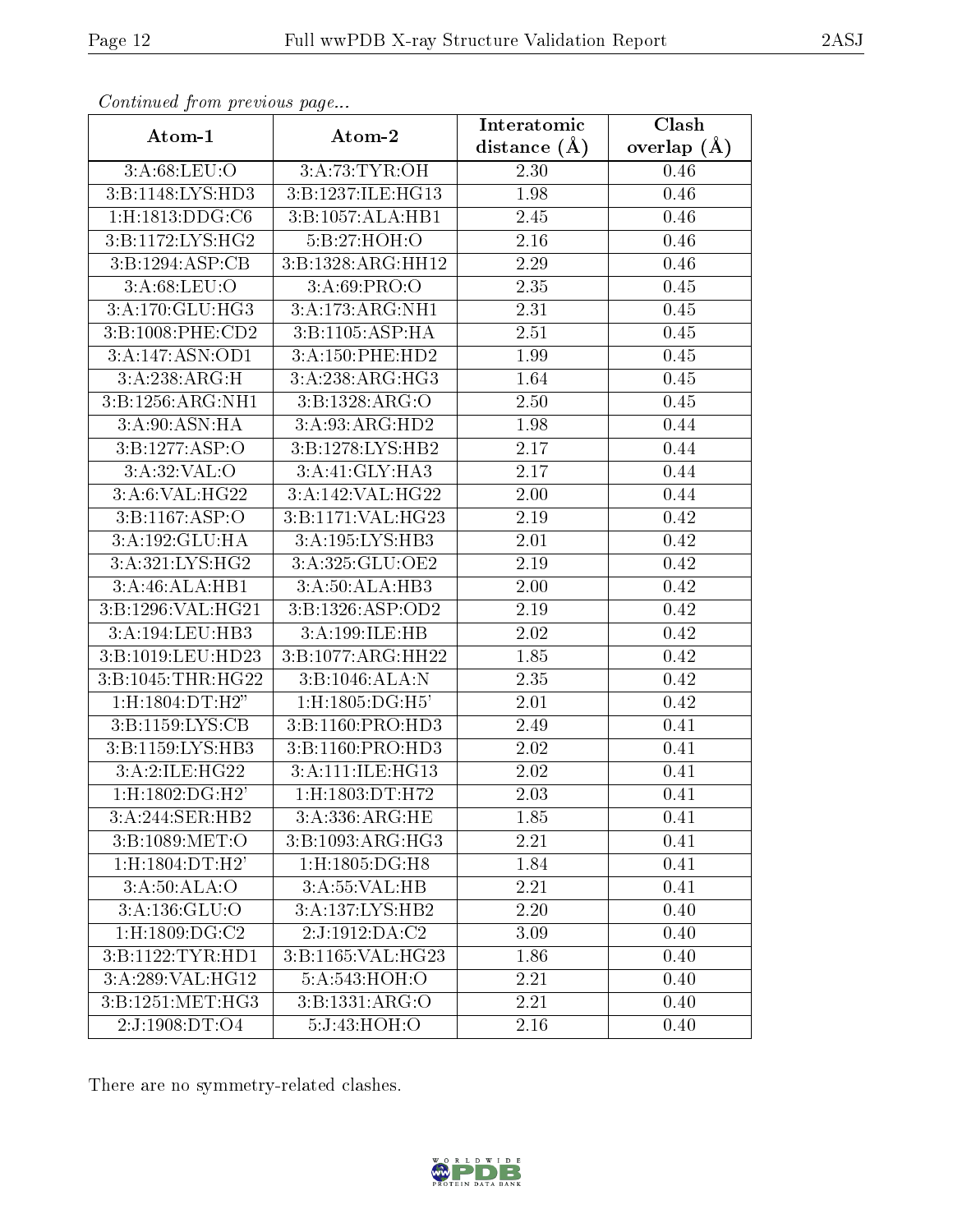### 5.3 Torsion angles (i)

#### 5.3.1 Protein backbone  $(i)$

In the following table, the Percentiles column shows the percent Ramachandran outliers of the chain as a percentile score with respect to all X-ray entries followed by that with respect to entries of similar resolution.

The Analysed column shows the number of residues for which the backbone conformation was analysed, and the total number of residues.

| Mol | Chain | Analysed                      | Favoured | Allowed   Outliers |            | Percentiles                  |
|-----|-------|-------------------------------|----------|--------------------|------------|------------------------------|
| 3   |       | $339/360$ (94\%)   311 (92\%) |          | $21(6\%)$          | $7(2\%)$   | $\boxed{7}$ $\boxed{4}$      |
| 3   |       | $339/360$ (94\%)   321 (95\%) |          | 14 $(4%)$          | $4(1\%)$   | 13<br>$\vert$ 11             |
| All | All   | $678/720 (94\%)$ 632 (93\%)   |          | $-35(5%)$          | 11 $(2\%)$ | $\overline{9}$<br>$\sqrt{8}$ |

All (11) Ramachandran outliers are listed below:

| Mol | Chain | $\operatorname{Res}% \left( \mathcal{N}\right) \equiv\operatorname*{Res}\left( \mathcal{N}\right)$ | <b>Type</b>       |
|-----|-------|----------------------------------------------------------------------------------------------------|-------------------|
| 3   | А     | 36                                                                                                 | ARG               |
| 3   | А     | 69                                                                                                 | PRO               |
| 3   | А     | 159                                                                                                | LYS               |
| 3   | Β     | 1159                                                                                               | LYS               |
| 3   | В     | 1277                                                                                               | ASP               |
| 3   | А     | 231                                                                                                | ASP               |
| 3   | Α     | 103                                                                                                | ${\rm SER}$       |
| 3   | В     | 1052                                                                                               | <b>LYS</b>        |
| 3   | А     | 70                                                                                                 | ASN               |
| 3   | В     | 1278                                                                                               | $_{\mathrm{LYS}}$ |
| 3   |       | 104                                                                                                | ILE               |

#### 5.3.2 Protein sidechains  $(i)$

In the following table, the Percentiles column shows the percent sidechain outliers of the chain as a percentile score with respect to all X-ray entries followed by that with respect to entries of similar resolution.

The Analysed column shows the number of residues for which the sidechain conformation was analysed, and the total number of residues.

| Mol | Chain | Analysed        |              |           | Rotameric   Outliers   Percentiles |  |  |
|-----|-------|-----------------|--------------|-----------|------------------------------------|--|--|
|     |       | $299/311(96\%)$ | $275(92\%)$  | 24 (8\%)  | 10 <sup>1</sup><br>19 <sub>1</sub> |  |  |
|     |       | $299/311(96\%)$ | 273 $(91\%)$ | $26(9\%)$ |                                    |  |  |

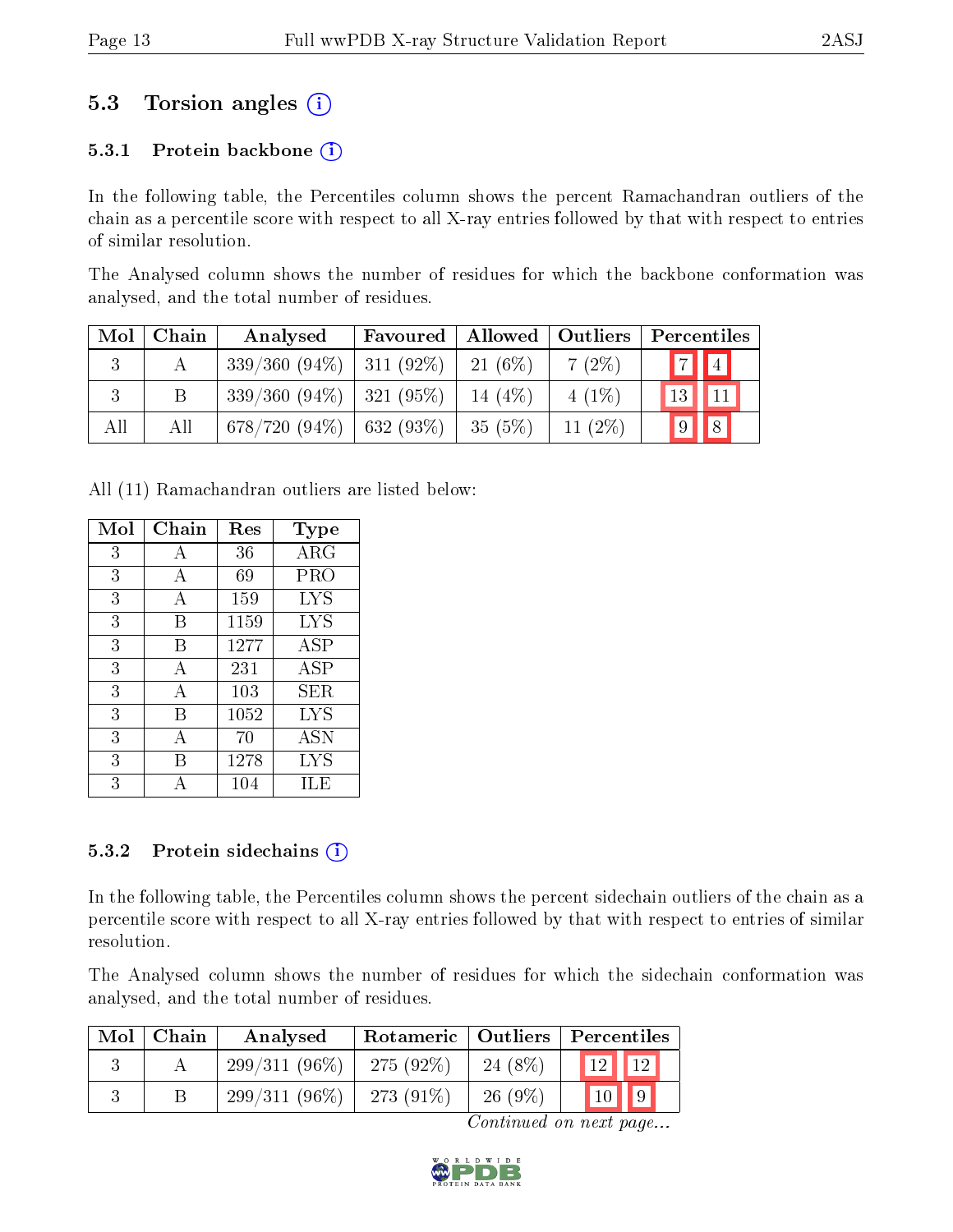Continued from previous page...

|     | $\mid$ Mol $\mid$ Chain | Analysed                   | Rotameric   Outliers   Percentiles |                           |
|-----|-------------------------|----------------------------|------------------------------------|---------------------------|
| All | All                     | $598/622(96\%)$ 548 (92\%) | $50(8\%)$                          | $\boxed{11}$ $\boxed{10}$ |

All (50) residues with a non-rotameric sidechain are listed below:

| Mol            | Chain                                                                                                                                                                                                                                                                                                                                                                                                                     | Res               | Type                      |
|----------------|---------------------------------------------------------------------------------------------------------------------------------------------------------------------------------------------------------------------------------------------------------------------------------------------------------------------------------------------------------------------------------------------------------------------------|-------------------|---------------------------|
| 3              | $\overline{A}$                                                                                                                                                                                                                                                                                                                                                                                                            | $19\,$            | LEU                       |
| $\overline{3}$ |                                                                                                                                                                                                                                                                                                                                                                                                                           | $\overline{23}$   | $\overline{\textrm{LEU}}$ |
| 3              |                                                                                                                                                                                                                                                                                                                                                                                                                           | $\overline{24}$   | $\overline{\text{LYS}}$   |
| $\overline{3}$ |                                                                                                                                                                                                                                                                                                                                                                                                                           | $\overline{67}$   | <b>ILE</b>                |
| $\overline{3}$ |                                                                                                                                                                                                                                                                                                                                                                                                                           | $\overline{70}$   | $\overline{ASN}$          |
| $\overline{3}$ |                                                                                                                                                                                                                                                                                                                                                                                                                           | $\overline{76}$   | $\overline{\text{MET}}$   |
| $\overline{3}$ |                                                                                                                                                                                                                                                                                                                                                                                                                           | 79                | $\overline{\text{GLU}}$   |
| 3              |                                                                                                                                                                                                                                                                                                                                                                                                                           | $\overline{109}$  | LEU                       |
| $\overline{3}$ |                                                                                                                                                                                                                                                                                                                                                                                                                           | <sup>119</sup>    | $\overline{\text{ARG}}$   |
| $\overline{3}$ |                                                                                                                                                                                                                                                                                                                                                                                                                           | 127               | $\overline{\text{GLU}}$   |
| $\overline{3}$ |                                                                                                                                                                                                                                                                                                                                                                                                                           | 134               | $\overline{\text{GLU}}$   |
| $\overline{3}$ | $\frac{\overline{A}}{\overline{A}} \frac{\overline{A}}{\overline{A}} \frac{\overline{A}}{\overline{A}} \frac{\overline{A}}{\overline{A}} \frac{\overline{A}}{\overline{A}} \frac{\overline{A}}{\overline{A}} \frac{\overline{A}}{\overline{A}} \frac{\overline{A}}{\overline{A}} \frac{\overline{A}}{\overline{A}} \frac{\overline{A}}{\overline{A}} \frac{\overline{A}}{\overline{A}} \frac{\overline{A}}{\overline{A}}$ | 159               | $\overline{\text{LYS}}$   |
| 3              |                                                                                                                                                                                                                                                                                                                                                                                                                           | 173               | $\overline{\text{ARG}}$   |
| $\overline{3}$ |                                                                                                                                                                                                                                                                                                                                                                                                                           | $\overline{202}$  | LEU                       |
| $\overline{3}$ |                                                                                                                                                                                                                                                                                                                                                                                                                           | 235               | $\overline{\text{GLU}}$   |
| $\overline{3}$ |                                                                                                                                                                                                                                                                                                                                                                                                                           | $\overline{238}$  | $\overline{\rm ARG}$      |
| $\overline{3}$ |                                                                                                                                                                                                                                                                                                                                                                                                                           | $\overline{251}$  | <b>MET</b>                |
| 3              |                                                                                                                                                                                                                                                                                                                                                                                                                           | $25\overline{3}$  | $\overline{\text{ARG}}$   |
| $\overline{3}$ |                                                                                                                                                                                                                                                                                                                                                                                                                           | <b>273</b>        | <b>TYR</b>                |
| 3              |                                                                                                                                                                                                                                                                                                                                                                                                                           | 284               | ILE                       |
| $\overline{3}$ |                                                                                                                                                                                                                                                                                                                                                                                                                           | $\overline{309}$  | $\overline{\mathrm{GLU}}$ |
| 3              |                                                                                                                                                                                                                                                                                                                                                                                                                           | 324               | $\overline{\text{GLU}}$   |
| $\overline{3}$ |                                                                                                                                                                                                                                                                                                                                                                                                                           | 327               | $\overline{\mathrm{GLU}}$ |
| $\overline{3}$ |                                                                                                                                                                                                                                                                                                                                                                                                                           | 336               | $\overline{\text{ARG}}$   |
| $\overline{3}$ | $\overline{\mathbf{B}}$                                                                                                                                                                                                                                                                                                                                                                                                   | 1024              | $\overline{\text{LYS}}$   |
| $\overline{3}$ | $\overline{\mathbf{B}}$                                                                                                                                                                                                                                                                                                                                                                                                   | $\overline{1036}$ | $\overline{\rm{ARG}}$     |
| 3              | $\overline{B}$                                                                                                                                                                                                                                                                                                                                                                                                            | 1040              | $\overline{\text{SER}}$   |
| 3              | $\overline{\mathrm{B}}$                                                                                                                                                                                                                                                                                                                                                                                                   | $\overline{1065}$ | $\overline{\text{LYS}}$   |
| $\overline{3}$ | $\overline{\mathrm{B}}$                                                                                                                                                                                                                                                                                                                                                                                                   | $\overline{1067}$ | ILE                       |
| 3              | Β                                                                                                                                                                                                                                                                                                                                                                                                                         | 1068              | LEU                       |
| $\overline{3}$ | Β                                                                                                                                                                                                                                                                                                                                                                                                                         | 1079              | $\overline{\text{GLU}}$   |
| 3              | B                                                                                                                                                                                                                                                                                                                                                                                                                         | 1114              | <b>LYS</b>                |
| $\overline{3}$ | B                                                                                                                                                                                                                                                                                                                                                                                                                         | 1119              | $\overline{\rm{ARG}}$     |
| $\overline{3}$ | B                                                                                                                                                                                                                                                                                                                                                                                                                         | 1127              | $\overline{\text{GLU}}$   |
| 3              | Β                                                                                                                                                                                                                                                                                                                                                                                                                         | 1134              | $\overline{\text{GLU}}$   |
| $\overline{3}$ | $\overline{\mathrm{B}}$                                                                                                                                                                                                                                                                                                                                                                                                   | 1174              | $\overline{\text{LEU}}$   |
| 3              | $\, {\bf B}$                                                                                                                                                                                                                                                                                                                                                                                                              | $\overline{11}79$ | $\overline{\text{ASP}}$   |

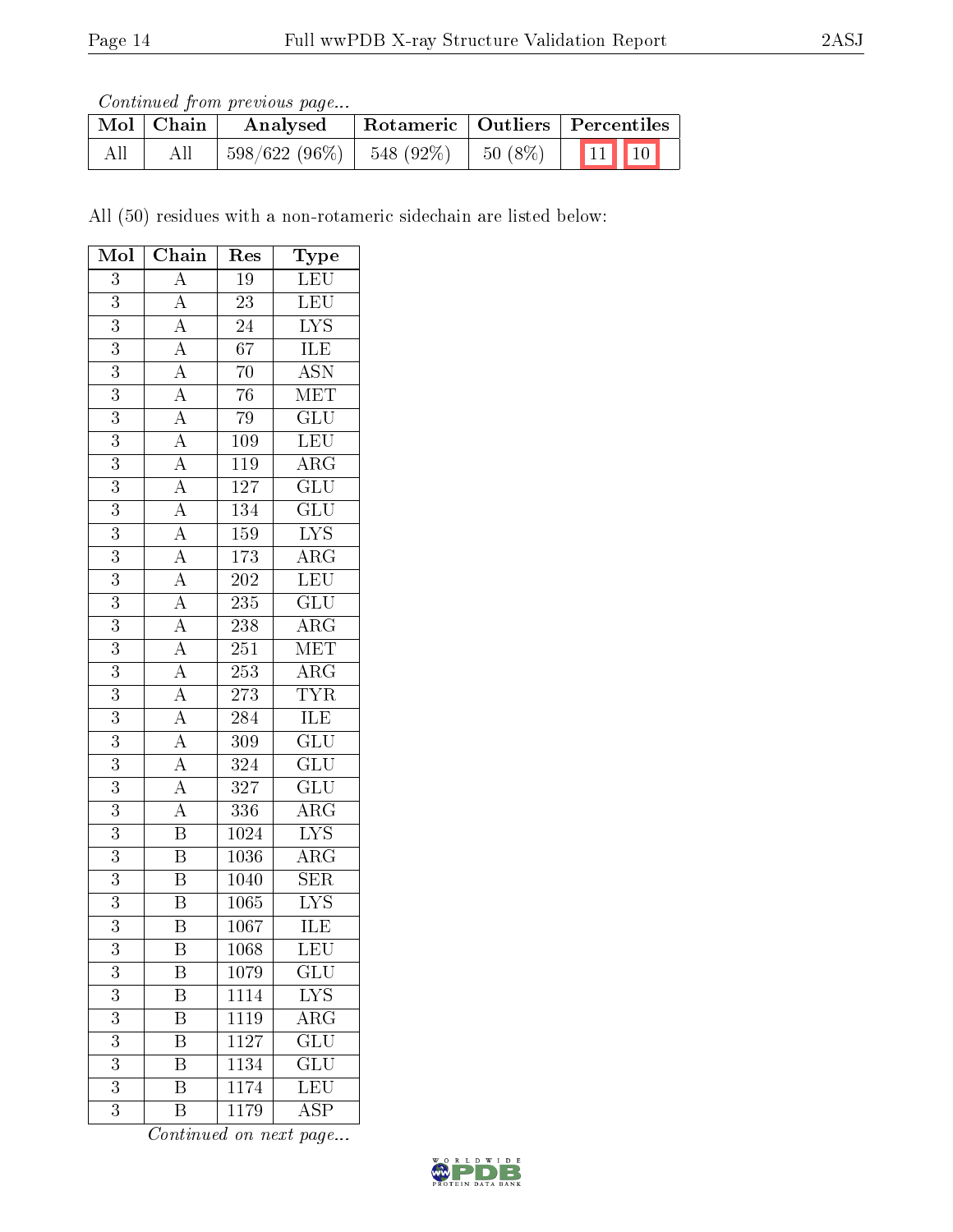| Mol | Chain | Res  | Type                 |
|-----|-------|------|----------------------|
| 3   | Β     | 1192 | GLU                  |
| 3   | B     | 1195 | <b>LYS</b>           |
| 3   | B     | 1197 | LEU                  |
| 3   | B     | 1202 | LEU                  |
| 3   | В     | 1211 | ASP                  |
| 3   | B     | 1231 | <b>ASP</b>           |
| 3   | B     | 1238 | $\rm{ARG}$           |
| 3   | B     | 1258 | <b>LEU</b>           |
| 3   | B     | 1280 | ILE                  |
| 3   | B     | 1290 | THR                  |
| 3   | B     | 1323 | LEU                  |
| 3   | B     | 1324 | $\operatorname{GLU}$ |
| 3   | В     | 1327 | GLU                  |

Some sidechains can be flipped to improve hydrogen bonding and reduce clashes. All (5) such sidechains are listed below:

| Mol | Chain | Res  | <b>Type</b>      |
|-----|-------|------|------------------|
|     |       | 70   | $\overline{ASN}$ |
| 3   |       | 304  | HIS              |
|     |       | 1014 | GLN              |
|     |       | 1070 | <b>ASN</b>       |
|     |       | 1304 | <b>HIS</b>       |

#### 5.3.3 RNA $(i)$

There are no RNA molecules in this entry.

#### 5.4 Non-standard residues in protein, DNA, RNA chains  $(i)$

2 non-standard protein/DNA/RNA residues are modelled in this entry.

In the following table, the Counts columns list the number of bonds (or angles) for which Mogul statistics could be retrieved, the number of bonds (or angles) that are observed in the model and the number of bonds (or angles) that are defined in the Chemical Component Dictionary. The Link column lists molecule types, if any, to which the group is linked. The Z score for a bond length (or angle) is the number of standard deviations the observed value is removed from the expected value. A bond length (or angle) with  $|Z| > 2$  is considered an outlier worth inspection. RMSZ is the root-mean-square of all Z scores of the bond lengths (or angles).

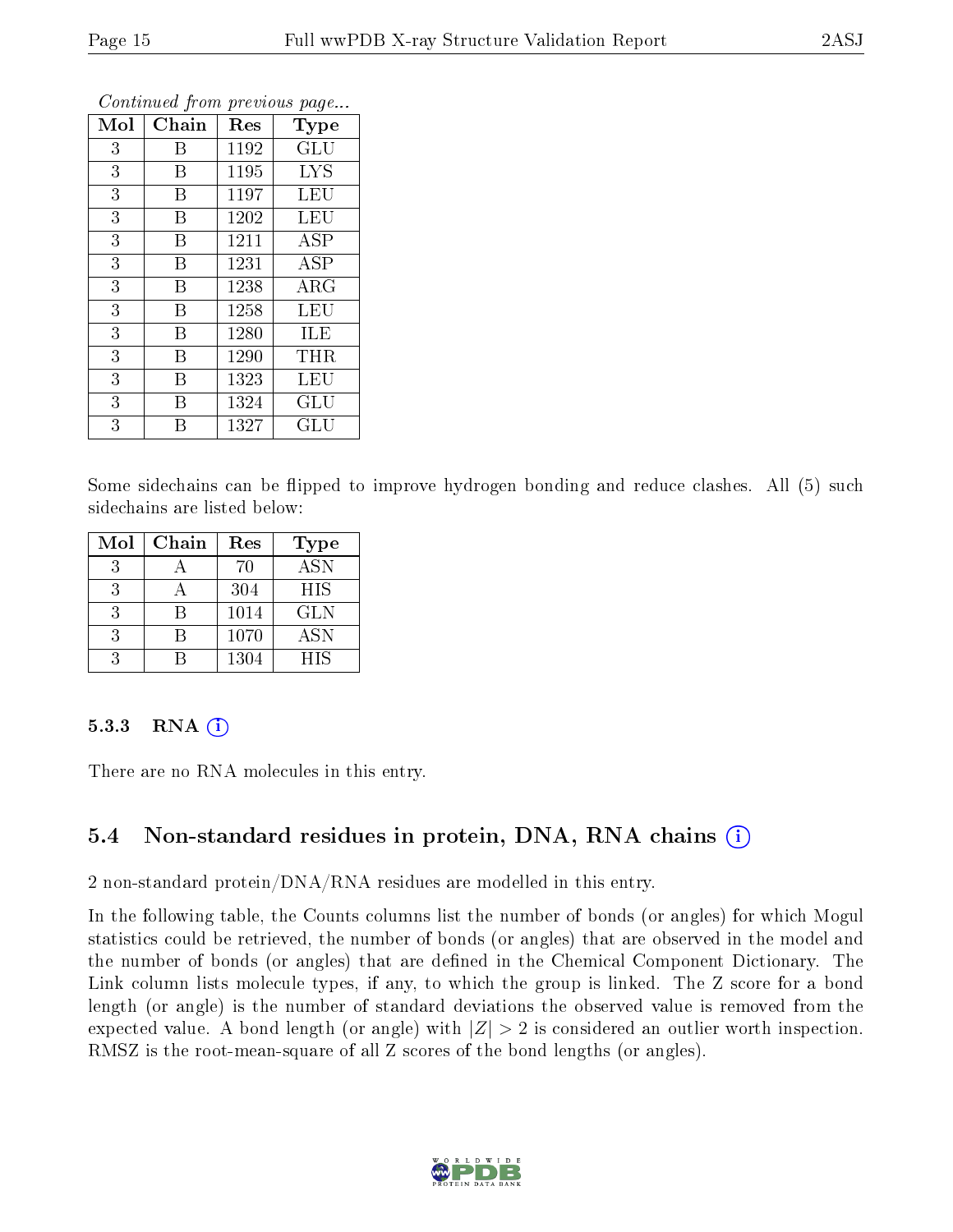| Mol | $\mid$ Chain $\mid$ Res |   |      | Bond lengths    |            |      | Bond angles |          |      |                      |
|-----|-------------------------|---|------|-----------------|------------|------|-------------|----------|------|----------------------|
|     | Type                    |   |      | $\mathbf{Link}$ | Counts     | RMSZ | # $ Z  > 2$ | Counts   | RMSZ | # $ Z  > 2$          |
|     | <b>DDG</b>              |   | 813  | 1,2,4           | 17, 23, 24 | 1.22 | $(2(11\%)$  | 15,33,36 | 3.08 | $\binom{5 (33\%)}{}$ |
|     | DDG                     | н | 1813 | 1,2,4           | 17, 23, 24 | 1.44 |             | 15,33,36 | 3.03 | 7(46%)               |

In the following table, the Chirals column lists the number of chiral outliers, the number of chiral centers analysed, the number of these observed in the model and the number defined in the Chemical Component Dictionary. Similar counts are reported in the Torsion and Rings columns. '-' means no outliers of that kind were identified.

|       |   |                |                       |                          | Mol   Type   Chain   Res   Link   Chirals   Torsions   Rings |  |
|-------|---|----------------|-----------------------|--------------------------|--------------------------------------------------------------|--|
| ∣ DDG |   |                | $813 \mid 1,2,4 \mid$ | <b>Service State</b>     | $\sqrt{0/3/18/19}$ $\sqrt{0/3/3/3}$                          |  |
| DDG   | Η | $1813$   1,2,4 |                       | <b>Contract Contract</b> | $\mid 0/3/18/19 \mid 0/3/3/3 \mid$                           |  |

All (5) bond length outliers are listed below:

| Mol | Chain | Res  | Type       | Atoms   |         | $\mid$ Observed(A) | Ideal(A) |
|-----|-------|------|------------|---------|---------|--------------------|----------|
|     |       | 1813 | <b>DDG</b> | $C6-N1$ | 4.38    | 1.40               | 1.33     |
|     |       | 813  | <b>DDG</b> | $C6-N1$ | 3.72    | 1.39               | 1.33     |
|     |       | 1813 | DDG.       | $C8-N7$ | $-2.58$ | 1.30               | 1.34     |
|     | H     | 1813 | DDG.       | $C2-N1$ | 2.07    | 1.39               | 1.35     |
|     |       | 813  | DDG.       | $C8-N7$ | $-2.07$ | 1.31               | 1.34     |

All (12) bond angle outliers are listed below:

| Mol | Chain | Res  | <b>Type</b> | Atoms                 | $\mathbf{Z}$ | Observed $({}^{\circ})$ | $\text{Ideal}({}^o)$ |
|-----|-------|------|-------------|-----------------------|--------------|-------------------------|----------------------|
|     | D     | 813  | DDG         | $C5-C6-N1$            | $-8.54$      | 111.74                  | 123.43               |
|     | Η     | 1813 | DDG         | $C5-C6-N1$            | $-8.37$      | 111.98                  | 123.43               |
| 1   | D     | 813  | DDG         | $C6-N1-C2$            | 5.59         | 124.81                  | 115.93               |
| 1   | Η     | 1813 | DDG         | $C6-N1-C2$            | 5.20         | 124.19                  | 115.93               |
|     | D     | 813  | DDG         | $C2-N3-C4$            | $-3.01$      | 111.92                  | 115.36               |
|     | Η     | 1813 | <b>DDG</b>  | $C2-N3-C4$            | $-2.68$      | 112.29                  | 115.36               |
| 1   | D     | 813  | DDG         | $N3-C2-N1$            | $-2.55$      | 123.83                  | 127.22               |
| 1   | Η     | 1813 | DDG         | $N3$ -C2- $N1$        | $-2.48$      | 123.92                  | 127.22               |
| 1   | H     | 1813 | DDG         | $C4-C5-N7$            | 2.34         | 111.83                  | 109.40               |
| 1   | H     | 1813 | DDG.        | $C3'-C2'-C1'$         | 2.33         | 105.47                  | 102.78               |
|     | D     | 813  | DDG.        | $O4'$ -C1'-C2'        | 2.15         | 109.00                  | 106.67               |
|     | H     | 1813 | DDG.        | $C4'$ - $O4'$ - $C1'$ | 2.10         | 111.79                  | 109.81               |

There are no chirality outliers.

There are no torsion outliers.

There are no ring outliers.

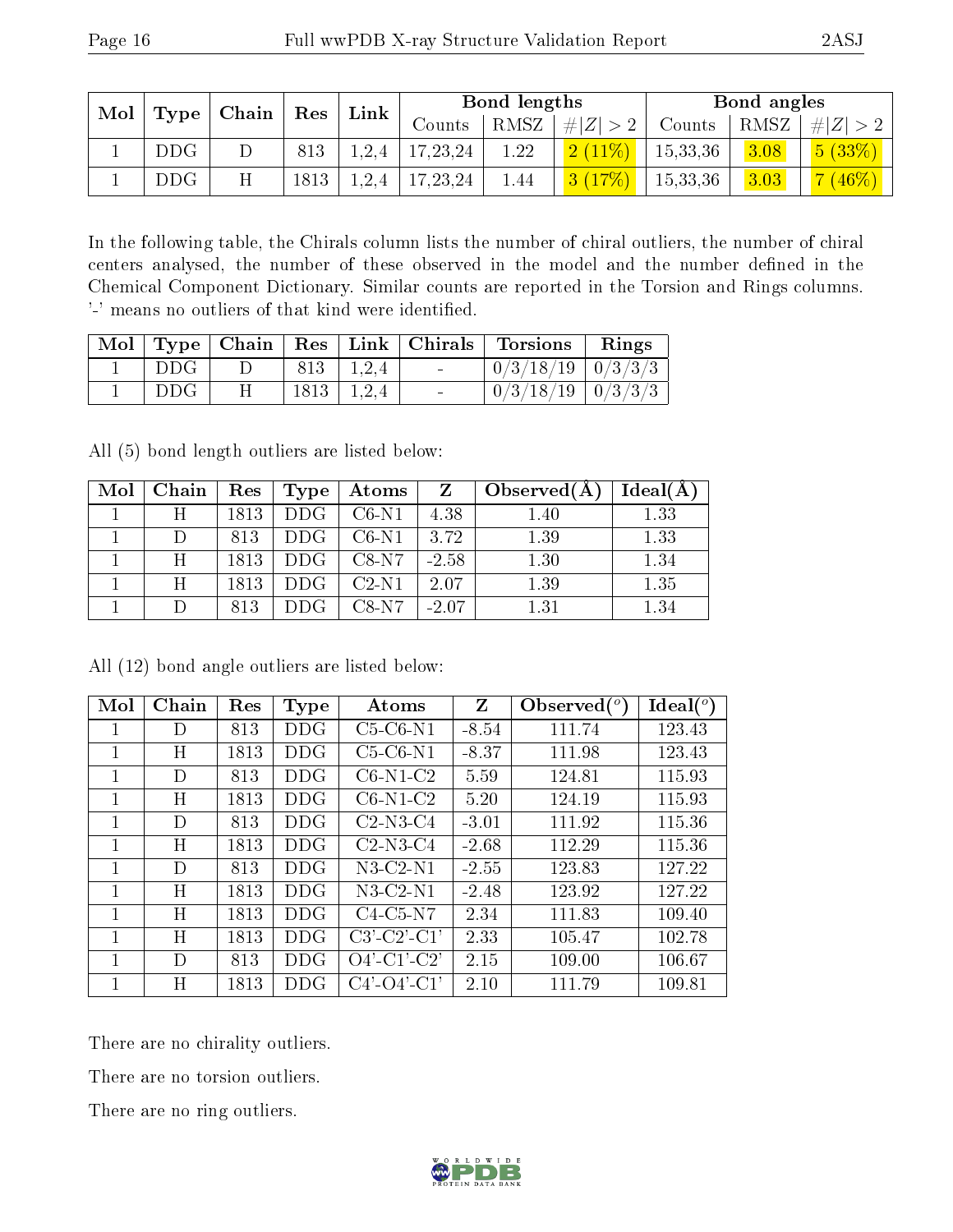| $Mol$   Chain |  | Res   Type   Clashes   Symm-Clashes |
|---------------|--|-------------------------------------|
|               |  |                                     |
|               |  |                                     |

2 monomers are involved in 3 short contacts:

#### 5.5 Carbohydrates  $(i)$

There are no carbohydrates in this entry.

#### 5.6 Ligand geometry (i)

Of 3 ligands modelled in this entry, 3 are monoatomic - leaving 0 for Mogul analysis.

There are no bond length outliers.

There are no bond angle outliers.

There are no chirality outliers.

There are no torsion outliers.

There are no ring outliers.

No monomer is involved in short contacts.

#### 5.7 [O](https://www.wwpdb.org/validation/2017/XrayValidationReportHelp#nonstandard_residues_and_ligands)ther polymers  $(i)$

There are no such residues in this entry.

#### 5.8 Polymer linkage issues  $(i)$

There are no chain breaks in this entry.

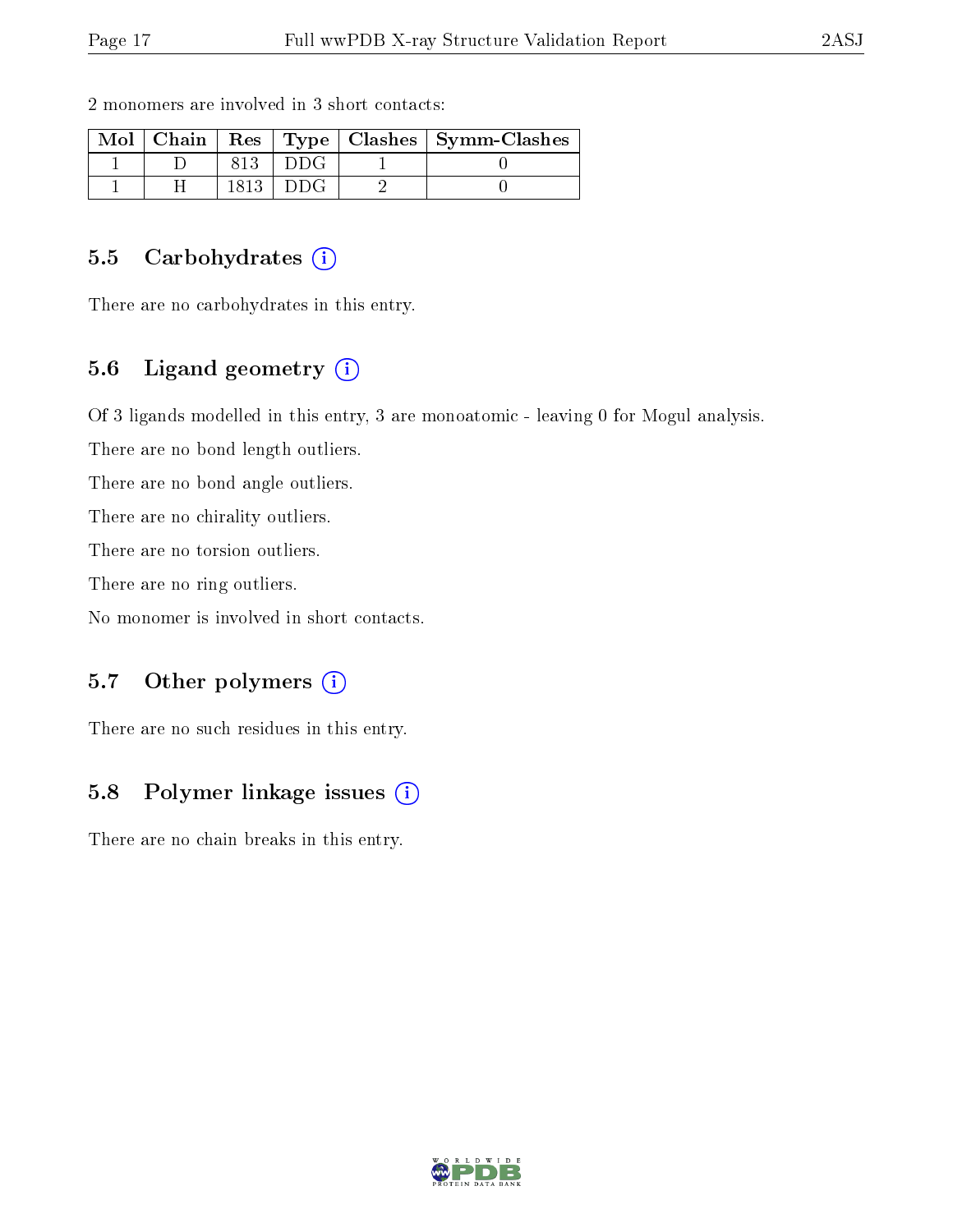## 6 Fit of model and data  $(i)$

## 6.1 Protein, DNA and RNA chains (i)

In the following table, the column labelled  $#RSRZ> 2'$  contains the number (and percentage) of RSRZ outliers, followed by percent RSRZ outliers for the chain as percentile scores relative to all X-ray entries and entries of similar resolution. The OWAB column contains the minimum, median,  $95<sup>th</sup>$  percentile and maximum values of the occupancy-weighted average B-factor per residue. The column labelled ' $Q< 0.9$ ' lists the number of (and percentage) of residues with an average occupancy less than 0.9.

| Mol           | Chain        | Analysed           | ${ <\hspace{-1.5pt}{\mathrm{RSRZ}} \hspace{-1.5pt}>}$ | $\#\text{RSRZ}{>}2$                      | $OWAB(A^2)$    | Q <sub>0.9</sub> |
|---------------|--------------|--------------------|-------------------------------------------------------|------------------------------------------|----------------|------------------|
|               | D            | $12/13$ (92%)      | $-0.16$                                               | $\mid$ 100 $\mid$<br>$\vert$ 100 $\vert$ | 35, 57, 60, 60 | $\left( \right)$ |
|               | Η            | $12/13$ (92\%)     | $-0.13$                                               | 100<br>$\vert$ 100                       | 34, 43, 51, 53 | $\Omega$         |
| $\mathcal{D}$ | E            | $13/19$ (68%)      | $-0.38$                                               | 100<br><b>100</b>                        | 37, 53, 63, 63 | $\Omega$         |
| 2             | $\mathbf{J}$ | $13/19$ (68\%)     | $-0.27$                                               | 100<br>$0$   100                         | 32, 38, 56, 58 | $\Omega$         |
| 3             | А            | $341/360$ $(94\%)$ | 0.31                                                  | $8(2\%)$<br>70<br>60                     | 45, 55, 65, 70 | $\Omega$         |
| 3             | B            | $341/360$ $(94\%)$ | 0.23                                                  | 97<br>$1(0\%)$<br>$\sqrt{94}$            | 45, 55, 64, 69 | $\Omega$         |
| All           | All          | 732/784 (93%)      | 0.24                                                  | $9(1\%)$<br>86<br>79                     | 32, 55, 65, 70 |                  |

All (9) RSRZ outliers are listed below:

| Mol | Chain | Res  | <b>Type</b> | <b>RSRZ</b> |
|-----|-------|------|-------------|-------------|
| 3   | А     | 2    | ILE         | 3.4         |
| 3   | А     | 323  | LEU         | 2.5         |
| 3   | А     | 173  | $\rm{ARG}$  | 2.2         |
| 3   | B     | 1001 | <b>GLY</b>  | 2.1         |
| 3   | А     | 19   | LEU         | 2.1         |
| 3   | А     | 116  | $\rm{ARG}$  | 2.1         |
| 3   | А     | 74   | LEU         | 2.1         |
| 3   | А     | 169  | GLU         | 2.0         |
| 3   |       | 67   | ILE         | 2.0         |

### 6.2 Non-standard residues in protein, DNA, RNA chains  $(i)$

In the following table, the Atoms column lists the number of modelled atoms in the group and the number defined in the chemical component dictionary. The B-factors column lists the minimum, median,  $95<sup>th</sup>$  percentile and maximum values of B factors of atoms in the group. The column labelled  $Q < 0.9$ ' lists the number of atoms with occupancy less than 0.9.